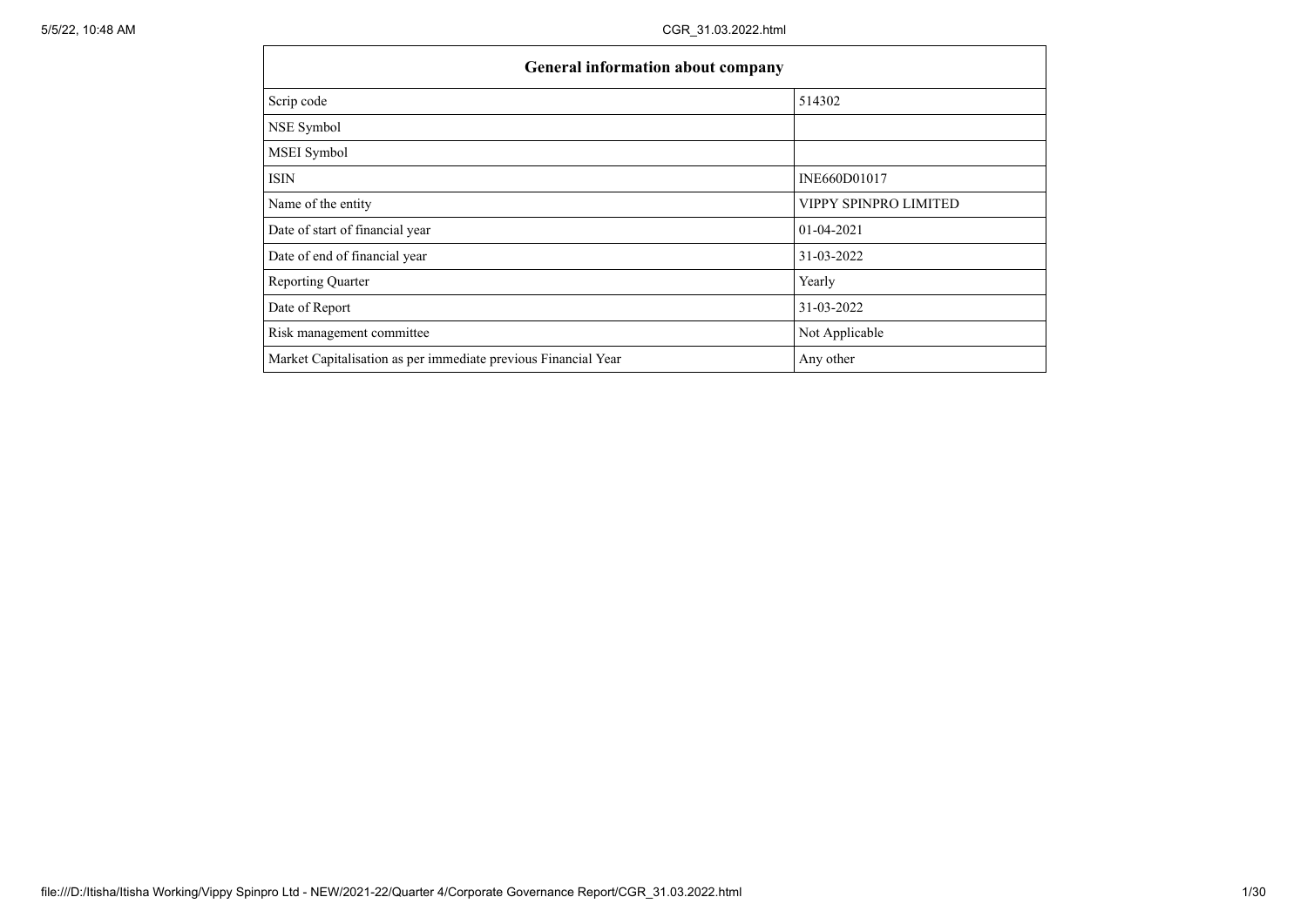|                |                                      |                                                                |            |            |                                                       |                               |                               |                          |                                                                                                      |                                             | <b>Annexure I</b>                        |                                                          |                      |                                            |                                                                                                                                                |                                                                                                                                                                   |                                                                                                                                                                          |                                                                                                                                                                                                         |                                      |                                      |
|----------------|--------------------------------------|----------------------------------------------------------------|------------|------------|-------------------------------------------------------|-------------------------------|-------------------------------|--------------------------|------------------------------------------------------------------------------------------------------|---------------------------------------------|------------------------------------------|----------------------------------------------------------|----------------------|--------------------------------------------|------------------------------------------------------------------------------------------------------------------------------------------------|-------------------------------------------------------------------------------------------------------------------------------------------------------------------|--------------------------------------------------------------------------------------------------------------------------------------------------------------------------|---------------------------------------------------------------------------------------------------------------------------------------------------------------------------------------------------------|--------------------------------------|--------------------------------------|
|                |                                      | Annexure I to be submitted by listed entity on quarterly basis |            |            |                                                       |                               |                               |                          |                                                                                                      |                                             |                                          |                                                          |                      |                                            |                                                                                                                                                |                                                                                                                                                                   |                                                                                                                                                                          |                                                                                                                                                                                                         |                                      |                                      |
|                | I. Composition of Board of Directors |                                                                |            |            |                                                       |                               |                               |                          |                                                                                                      |                                             |                                          |                                                          |                      |                                            |                                                                                                                                                |                                                                                                                                                                   |                                                                                                                                                                          |                                                                                                                                                                                                         |                                      |                                      |
|                |                                      |                                                                |            |            |                                                       |                               |                               |                          | Disclosure of notes on composition of board of directors explanatory                                 |                                             |                                          |                                                          |                      |                                            |                                                                                                                                                |                                                                                                                                                                   |                                                                                                                                                                          |                                                                                                                                                                                                         |                                      |                                      |
|                |                                      |                                                                |            |            |                                                       |                               |                               |                          |                                                                                                      |                                             |                                          | Whether the listed entity has a Regular Chairperson   No |                      |                                            |                                                                                                                                                |                                                                                                                                                                   |                                                                                                                                                                          |                                                                                                                                                                                                         |                                      |                                      |
|                |                                      |                                                                |            |            |                                                       |                               |                               |                          |                                                                                                      |                                             |                                          | Whether Chairperson is related to MD or CEO No           |                      |                                            |                                                                                                                                                |                                                                                                                                                                   |                                                                                                                                                                          |                                                                                                                                                                                                         |                                      |                                      |
| Sr             | Title<br>(Mr)<br>Ms)                 | Name of<br>the<br>Director                                     | PAN        | <b>DIN</b> | Category 1<br>of directors                            | Category 2<br>of<br>directors | Category<br>3 of<br>directors | Date<br>of<br>Birth      | Whether<br>special<br>resolution<br>passed?<br>[Refer Reg.<br>$17(1A)$ of<br>Listing<br>Regulations] | Date of<br>passing<br>special<br>resolution | <b>Initial Date</b><br>of<br>appointment | Date of Re-<br>appointment                               | Date of<br>cessation | Tenure<br>of<br>director<br>(in<br>months) | No of<br>Directorship<br>in listed<br>entities<br>including<br>this listed<br>entity (Refer<br>Regulation<br>17A of<br>Listing<br>Regulations) | No of<br>Independent<br>Directorship<br>in listed<br>entities<br>including<br>this listed<br>entity (Refer<br>Regulation<br>$17A(1)$ of<br>Listing<br>Regulations | Number of<br>memberships<br>in Audit/<br>Stakeholder<br>Committee(s)<br>including this<br>listed entity<br>(Refer<br>Regulation<br>$26(1)$ of<br>Listing<br>Regulations) | No of post of<br>Chairperson in<br>Audit/<br>Stakeholder<br>Committee<br>held in listed<br>entities<br>including this<br>listed entity<br>(Refer<br>Regulation<br>$26(1)$ of<br>Listing<br>Regulations) | Notes for<br>not<br>providing<br>PAN | Notes for<br>not<br>providing<br>DIN |
|                | Mr                                   | Piyush<br>Mutha                                                | AJXPM8203B | 00424206   | Executive<br>Director                                 | Not<br>Applicable             | MD                            | $23 -$<br>$04 -$<br>1969 | NA                                                                                                   |                                             | 01-04-1992                               | $01 - 04 - 2021$                                         |                      |                                            |                                                                                                                                                |                                                                                                                                                                   | 2                                                                                                                                                                        | $\theta$                                                                                                                                                                                                |                                      |                                      |
| $\overline{2}$ | Mr                                   | Praneet<br>Mutha                                               | AFTPM5681H | 00424250   | Non-<br>Executive -<br>Non<br>Independent<br>Director | Not<br>Applicable             |                               | $11 -$<br>$09 -$<br>1971 | NA                                                                                                   |                                             | 19-12-2000                               | 30-03-2010                                               |                      |                                            |                                                                                                                                                | $\Omega$                                                                                                                                                          | $\overline{1}$                                                                                                                                                           | $\theta$                                                                                                                                                                                                |                                      |                                      |
| $\overline{3}$ | Mr                                   | Mangalore<br>Maruthi<br>Rao                                    | ABXPR6472M | 00775060   | Executive<br>Director                                 | Not<br>Applicable             |                               | $30 -$<br>$01 -$<br>1938 | NA                                                                                                   |                                             | 28-10-2002                               | 28-10-2020                                               |                      |                                            |                                                                                                                                                | 0                                                                                                                                                                 | $\Omega$                                                                                                                                                                 | $\Omega$                                                                                                                                                                                                |                                      |                                      |
| $\overline{4}$ | Mr                                   | Subhash<br>Kocheta                                             | AIMPK2403R | 00590610   | Non-<br>Executive -<br>Independent<br>Director        | Not<br>Applicable             |                               | $01 -$<br>$09-$<br>1946  | Yes                                                                                                  | $30 - 08 -$<br>2021                         | 29-09-2014                               | 30-09-2019                                               | $08-02$<br>2022      | $\overline{0}$                             | 0                                                                                                                                              |                                                                                                                                                                   | $\Omega$                                                                                                                                                                 | $\Omega$                                                                                                                                                                                                |                                      |                                      |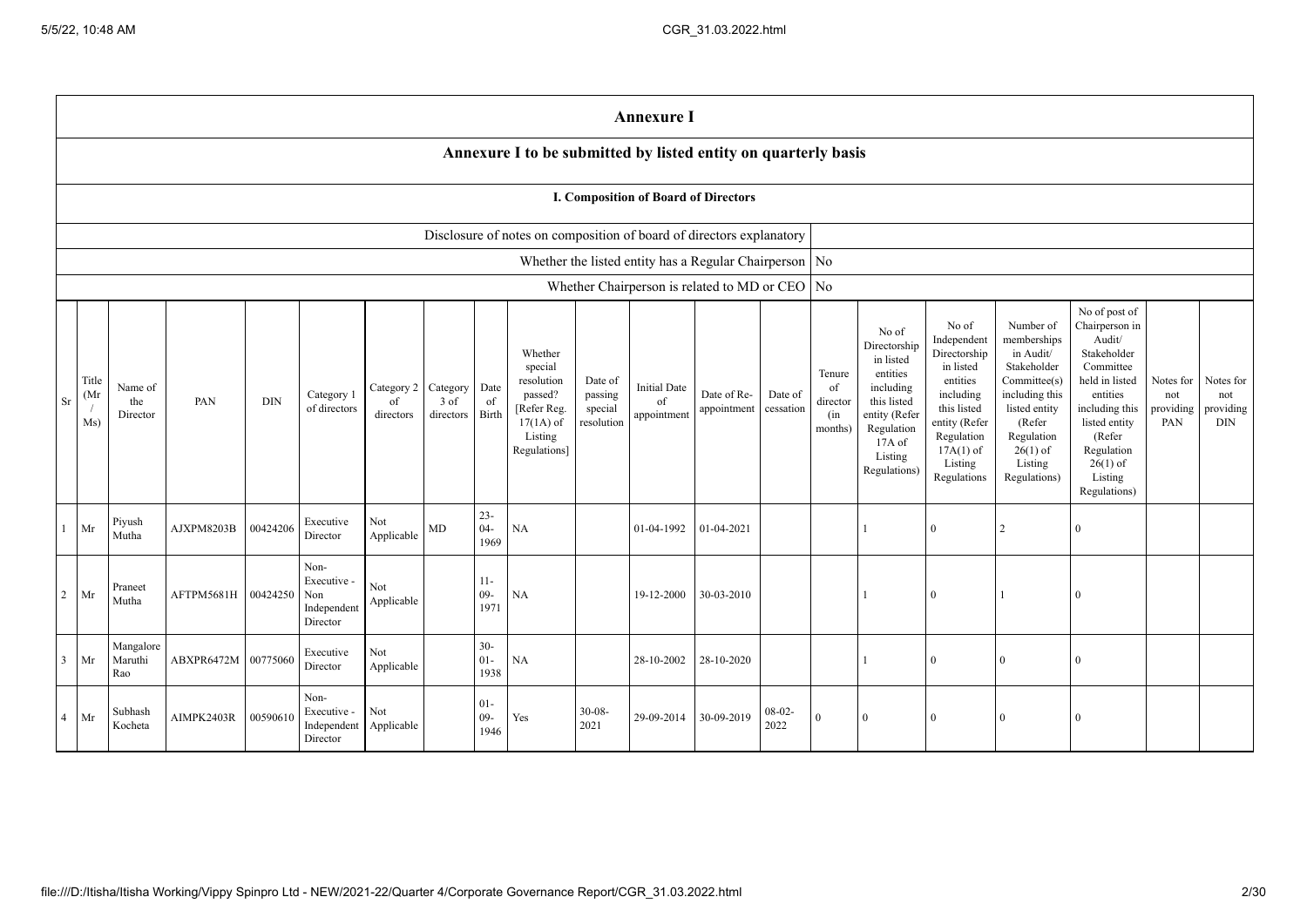|                |                                                                      |                                                     |                     |            |                                                |                                        |                   |                         | <b>I. Composition of Board of Directors</b>                                                          |                                             |                                          |                            |                      |                                            |                                                                                                                                                  |                                                                                                                                                                      |                                                                                                                                                                          |                                                                                                                                                                                   |
|----------------|----------------------------------------------------------------------|-----------------------------------------------------|---------------------|------------|------------------------------------------------|----------------------------------------|-------------------|-------------------------|------------------------------------------------------------------------------------------------------|---------------------------------------------|------------------------------------------|----------------------------|----------------------|--------------------------------------------|--------------------------------------------------------------------------------------------------------------------------------------------------|----------------------------------------------------------------------------------------------------------------------------------------------------------------------|--------------------------------------------------------------------------------------------------------------------------------------------------------------------------|-----------------------------------------------------------------------------------------------------------------------------------------------------------------------------------|
|                | Disclosure of notes on composition of board of directors explanatory |                                                     |                     |            |                                                |                                        |                   |                         |                                                                                                      |                                             |                                          |                            |                      |                                            |                                                                                                                                                  |                                                                                                                                                                      |                                                                                                                                                                          |                                                                                                                                                                                   |
|                |                                                                      | Whether the listed entity has a Regular Chairperson |                     |            |                                                |                                        |                   |                         |                                                                                                      |                                             |                                          |                            |                      |                                            |                                                                                                                                                  |                                                                                                                                                                      |                                                                                                                                                                          |                                                                                                                                                                                   |
| Sr             | Title<br>(Mr)<br>Ms)                                                 | Name of the<br>Director                             | PAN                 | <b>DIN</b> | Category 1<br>of directors                     | Category 2 Category<br>οf<br>directors | 3 of<br>directors | Date<br>of<br>Birth     | Whether<br>special<br>resolution<br>passed?<br>[Refer Reg.<br>$17(1A)$ of<br>Listing<br>Regulations] | Date of<br>passing<br>special<br>resolution | <b>Initial Date</b><br>of<br>appointment | Date of Re-<br>appointment | Date of<br>cessation | Tenure<br>of<br>director<br>(in<br>months) | No of<br>Directorship<br>in listed<br>entities<br>including<br>this listed<br>entity (Refer<br>Regulation<br>$17A$ of<br>Listing<br>Regulations) | No of<br>Independent<br>Directorship<br>in listed<br>entities<br>including<br>this listed<br>entity<br>(Refer<br>Regulation<br>$17A(1)$ of<br>Listing<br>Regulations | Number of<br>memberships<br>in Audit/<br>Stakeholder<br>Committee(s)<br>including this<br>listed entity<br>(Refer<br>Regulation<br>$26(1)$ of<br>Listing<br>Regulations) | No of pc<br>of<br>Chairpers<br>in Audi<br>Stakehol<br>Committ<br>held in lis<br>entities<br>includir<br>this liste<br>entity (Re<br>Regulati<br>$26(1)$ o<br>Listing<br>Regulatio |
| 5 <sup>7</sup> | Mr                                                                   | Raghuram<br>Krishnamurthy                           | AACPR4601G 00776063 |            | Non-<br>Executive -<br>Independent<br>Director | Not<br>Applicable                      |                   | $06 -$<br>$09-$<br>1969 | <b>NA</b>                                                                                            |                                             | 29-09-2014                               | 30-09-2019                 |                      | 60                                         |                                                                                                                                                  |                                                                                                                                                                      |                                                                                                                                                                          |                                                                                                                                                                                   |
|                | 6 Mrs                                                                | Deepa Sudhir<br>Mekal                               | ABBPM0225F 05222280 |            | Non-<br>Executive -<br>Independent<br>Director | Not<br>Applicable                      |                   | $07 -$<br>$10-$<br>1956 | <b>NA</b>                                                                                            |                                             | 31-07-2017                               | 27-09-2017                 |                      | 60                                         |                                                                                                                                                  |                                                                                                                                                                      |                                                                                                                                                                          |                                                                                                                                                                                   |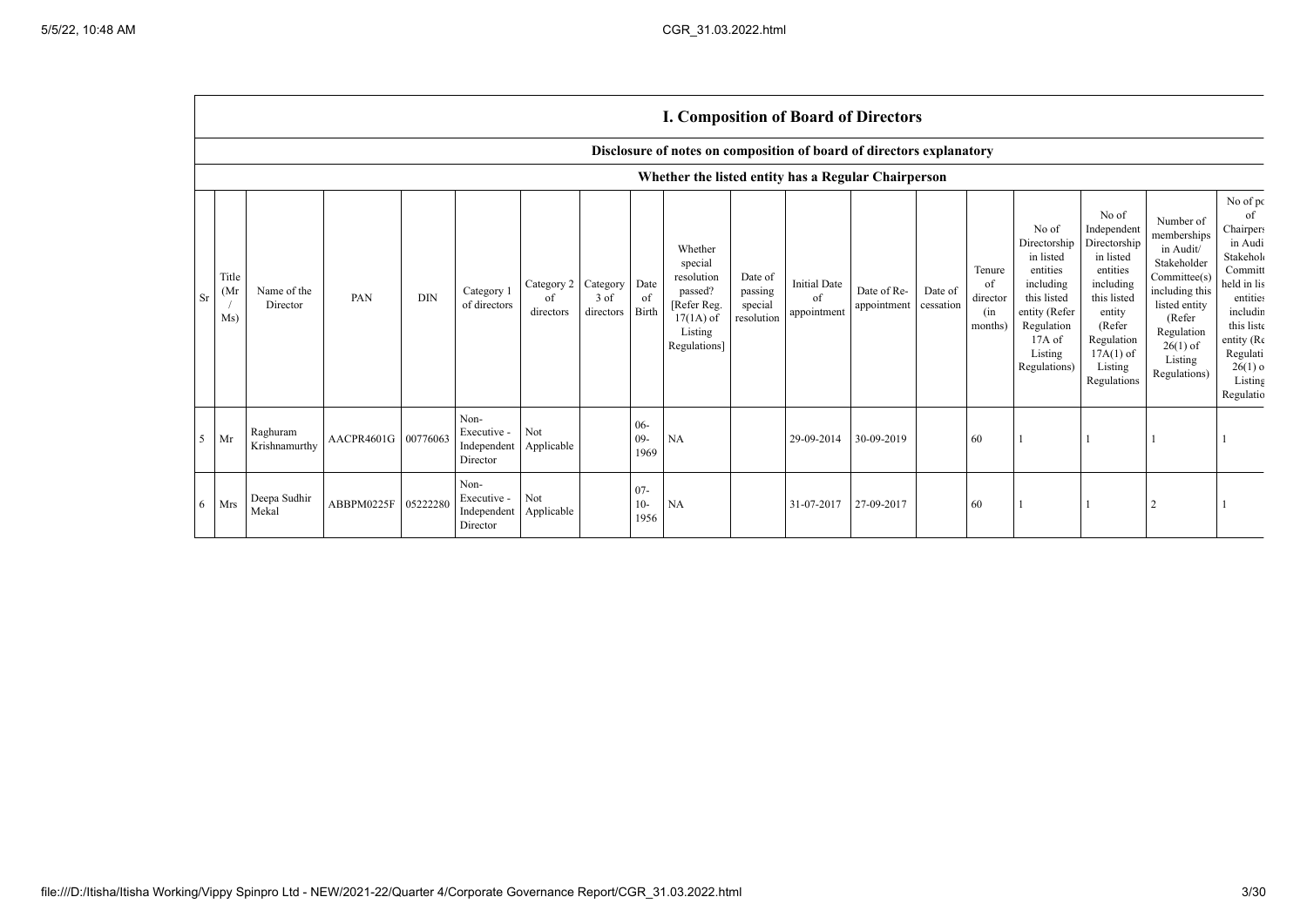|                | <b>Audit Committee Details</b> |                                                       |                                         |                            |                        |                      |                              |  |  |  |
|----------------|--------------------------------|-------------------------------------------------------|-----------------------------------------|----------------------------|------------------------|----------------------|------------------------------|--|--|--|
|                |                                | Whether the Audit Committee has a Regular Chairperson | Yes                                     |                            |                        |                      |                              |  |  |  |
| <b>Sr</b>      | DIN<br>Number                  | Name of Committee<br>members                          | Category 1 of directors                 | Category 2 of<br>directors | Date of<br>Appointment | Date of<br>Cessation | Remarks                      |  |  |  |
| л.             | 00776063                       | Raghuram<br>Krishnamurthy                             | Non-Executive - Independent<br>Director | Chairperson                | $11 - 12 - 2021$       |                      |                              |  |  |  |
| $\overline{2}$ | 00590610                       | Subhash Kocheta                                       | Non-Executive - Independent<br>Director | Member                     | 27-02-2021             | 08-02-2022           | Textual<br>Information $(1)$ |  |  |  |
| 3              | 05222280                       | Deepa Sudhir Mekal                                    | Non-Executive - Independent<br>Director | Member                     | $11 - 12 - 2021$       |                      |                              |  |  |  |
| 4              | 00424206                       | Piyush Mutha                                          | <b>Executive Director</b>               | Member                     | 08-04-2019             |                      |                              |  |  |  |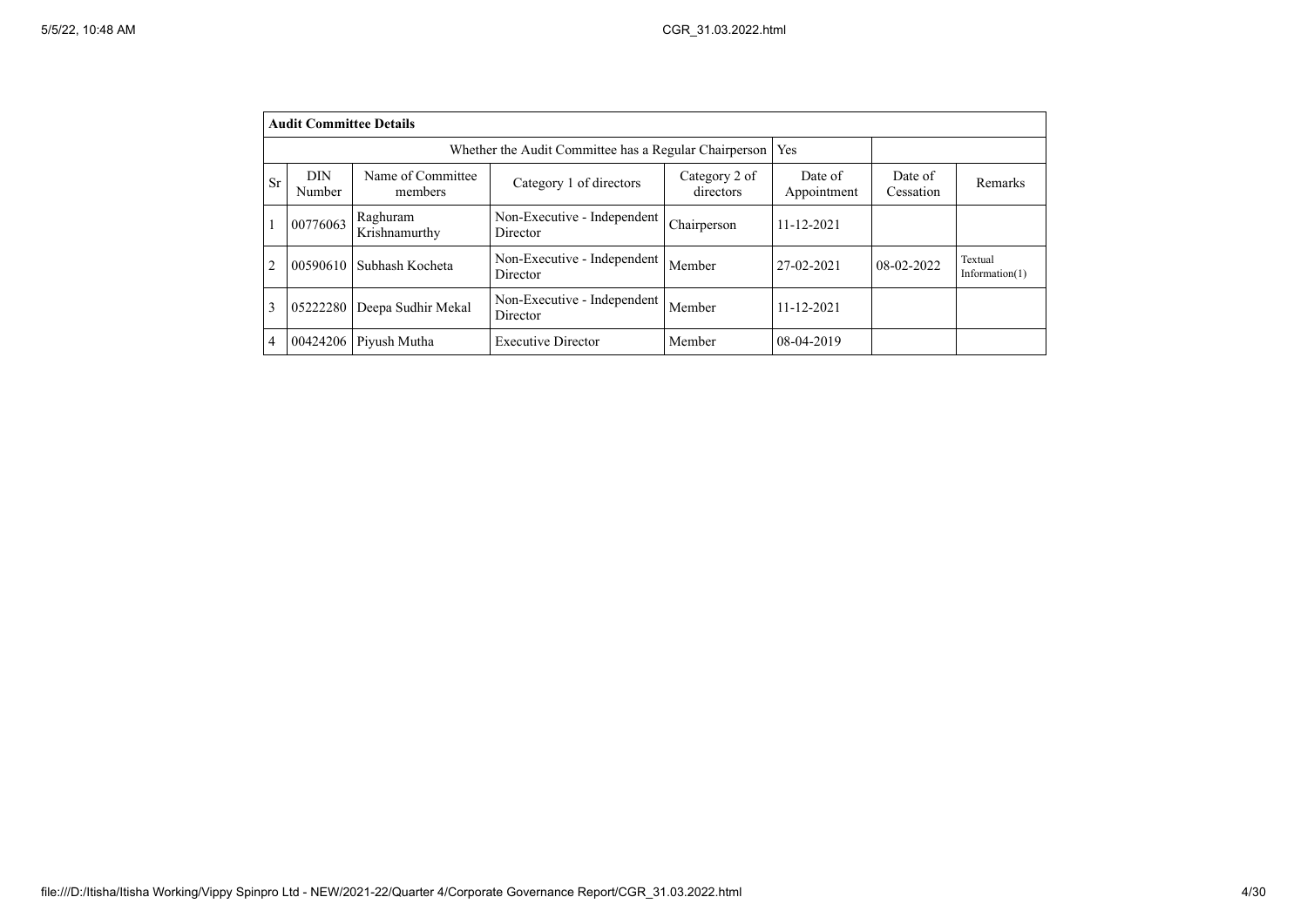|                               | <b>Sr Text Block</b>                                                                                                       |
|-------------------------------|----------------------------------------------------------------------------------------------------------------------------|
| <b>Textual Information(1)</b> | Shri Subhash Kocheta expired on 08th February, 2022, which was noted in Board Meeting held on 10th Shri<br>February, 2022. |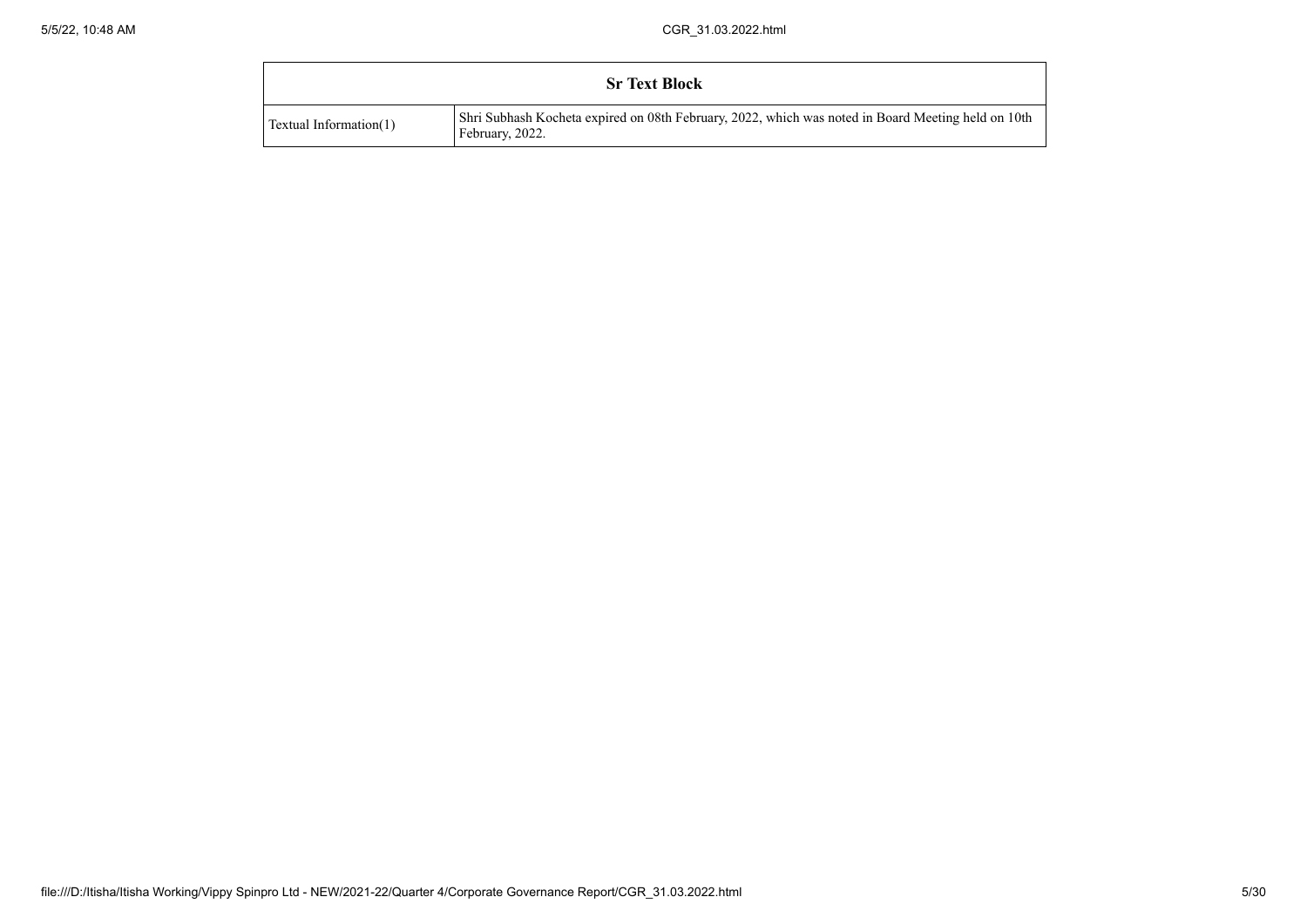|    | <b>Nomination and remuneration committee</b>                                      |                              |                                                    |                        |                      |            |                              |  |  |
|----|-----------------------------------------------------------------------------------|------------------------------|----------------------------------------------------|------------------------|----------------------|------------|------------------------------|--|--|
|    | Whether the Nomination and remuneration committee has a Regular Chairperson   Yes |                              |                                                    |                        |                      |            |                              |  |  |
| Sr | <b>DIN</b><br>Number                                                              | Name of Committee<br>members | Category 2 of<br>directors                         | Date of<br>Appointment | Date of<br>Cessation | Remarks    |                              |  |  |
|    | 00776063                                                                          | Raghuram<br>Krishnamurthy    | Non-Executive - Independent<br>Director            | Chairperson            | 29-09-2014           |            |                              |  |  |
| 2  | 00590610                                                                          | Subhash Kocheta              | Non-Executive - Independent<br>Director            | Member                 | 29-09-2014           | 08-02-2022 | Textual<br>Information $(1)$ |  |  |
| 3  |                                                                                   | 05222280 Deepa Sudhir Mekal  | Non-Executive - Independent<br>Director            | Member                 | 08-04-2019           |            |                              |  |  |
| 4  |                                                                                   | 00424250 Praneet Mutha       | Non-Executive - Non<br><b>Independent Director</b> | Member                 | $10-02-2022$         |            |                              |  |  |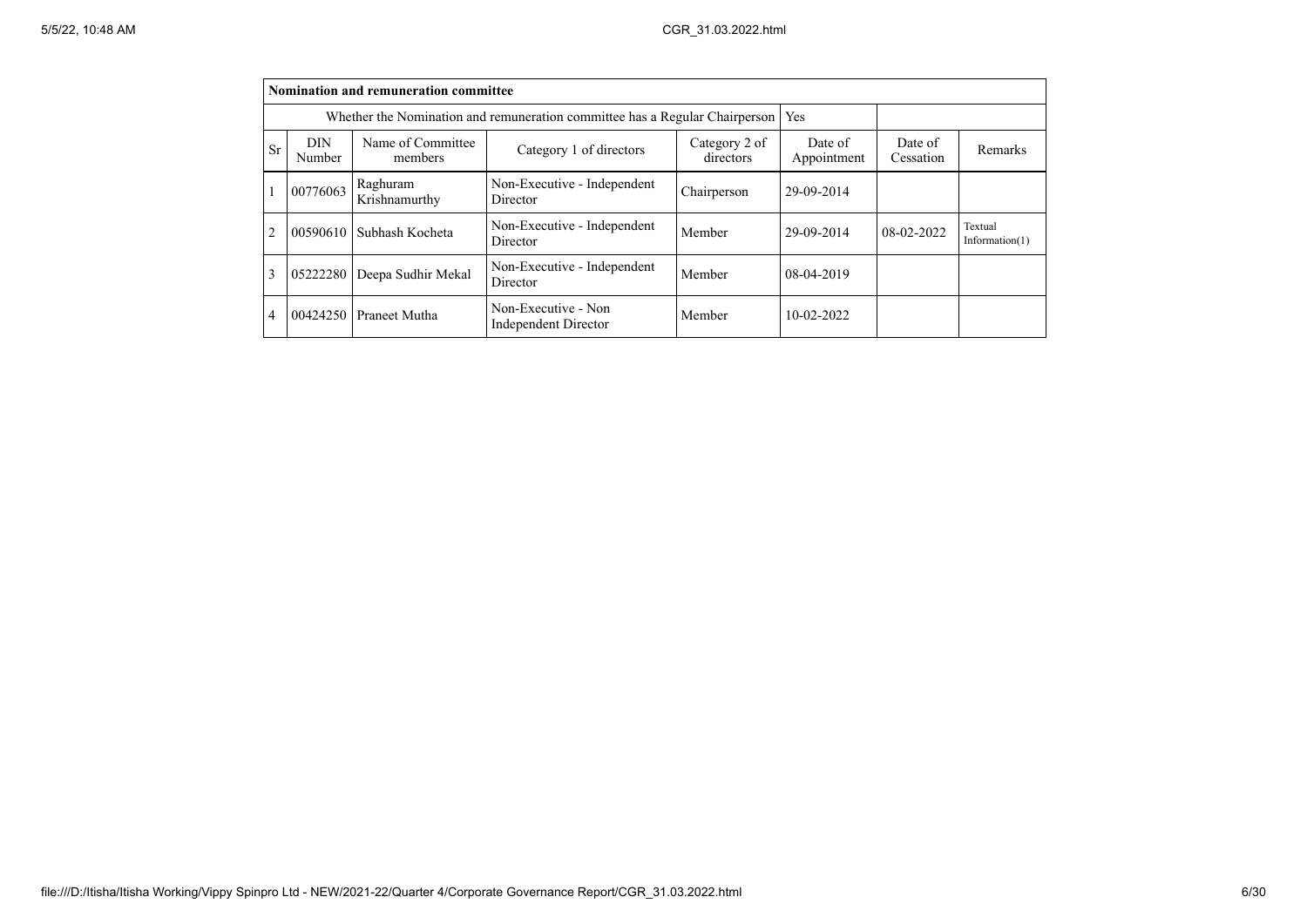|                               | <b>Sr Text Block</b>                                                                                                       |
|-------------------------------|----------------------------------------------------------------------------------------------------------------------------|
| <b>Textual Information(1)</b> | Shri Subhash Kocheta expired on 08th February, 2022, which was noted in Board Meeting held on 10th Shri<br>February, 2022. |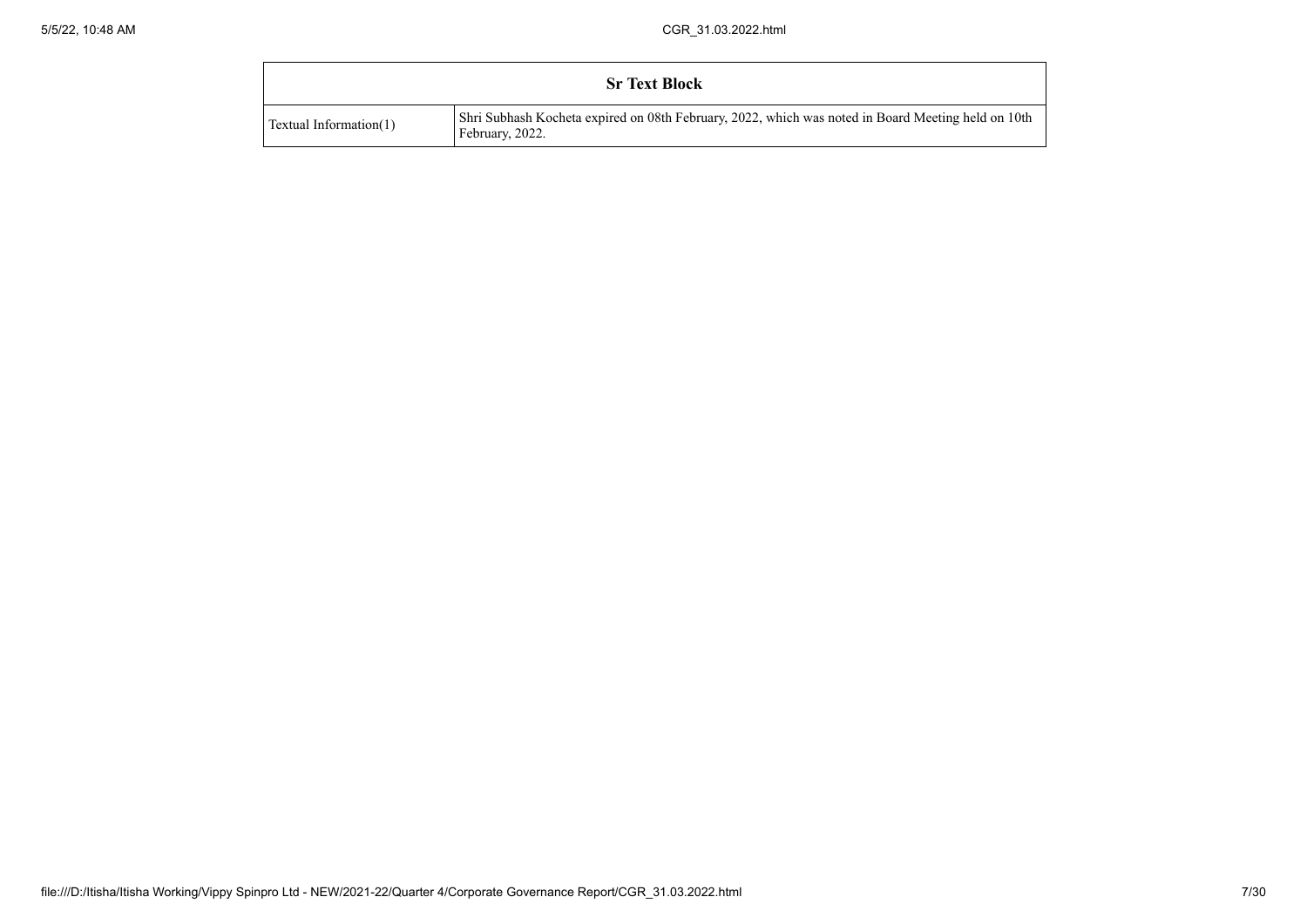|                | <b>Stakeholders Relationship Committee</b>                                                                    |                                                                           |                                                    |             |                        |                      |                              |  |  |  |
|----------------|---------------------------------------------------------------------------------------------------------------|---------------------------------------------------------------------------|----------------------------------------------------|-------------|------------------------|----------------------|------------------------------|--|--|--|
|                |                                                                                                               | Whether the Stakeholders Relationship Committee has a Regular Chairperson |                                                    | Yes         |                        |                      |                              |  |  |  |
| <b>Sr</b>      | Name of Committee<br><b>DIN</b><br>Category 2 of<br>Category 1 of directors<br>directors<br>Number<br>members |                                                                           |                                                    |             | Date of<br>Appointment | Date of<br>Cessation | Remarks                      |  |  |  |
|                | 05222280                                                                                                      | Deepa Sudhir Mekal                                                        | Non-Executive - Independent<br>Director            | Chairperson | 27-02-2021             |                      |                              |  |  |  |
| $\mathcal{L}$  | 00424250                                                                                                      | Praneet Mutha                                                             | Non-Executive - Non<br><b>Independent Director</b> | Member      | 08-04-2019             |                      |                              |  |  |  |
| $\mathcal{E}$  | 00590610                                                                                                      | Subhash Kocheta                                                           | Non-Executive - Independent<br>Director            | Member      | 27-02-2021             | $08-02-2022$         | Textual<br>Information $(1)$ |  |  |  |
| $\overline{4}$ | 00424206                                                                                                      | Pivush Mutha                                                              | <b>Executive Director</b>                          | Member      | $10-02-2022$           |                      |                              |  |  |  |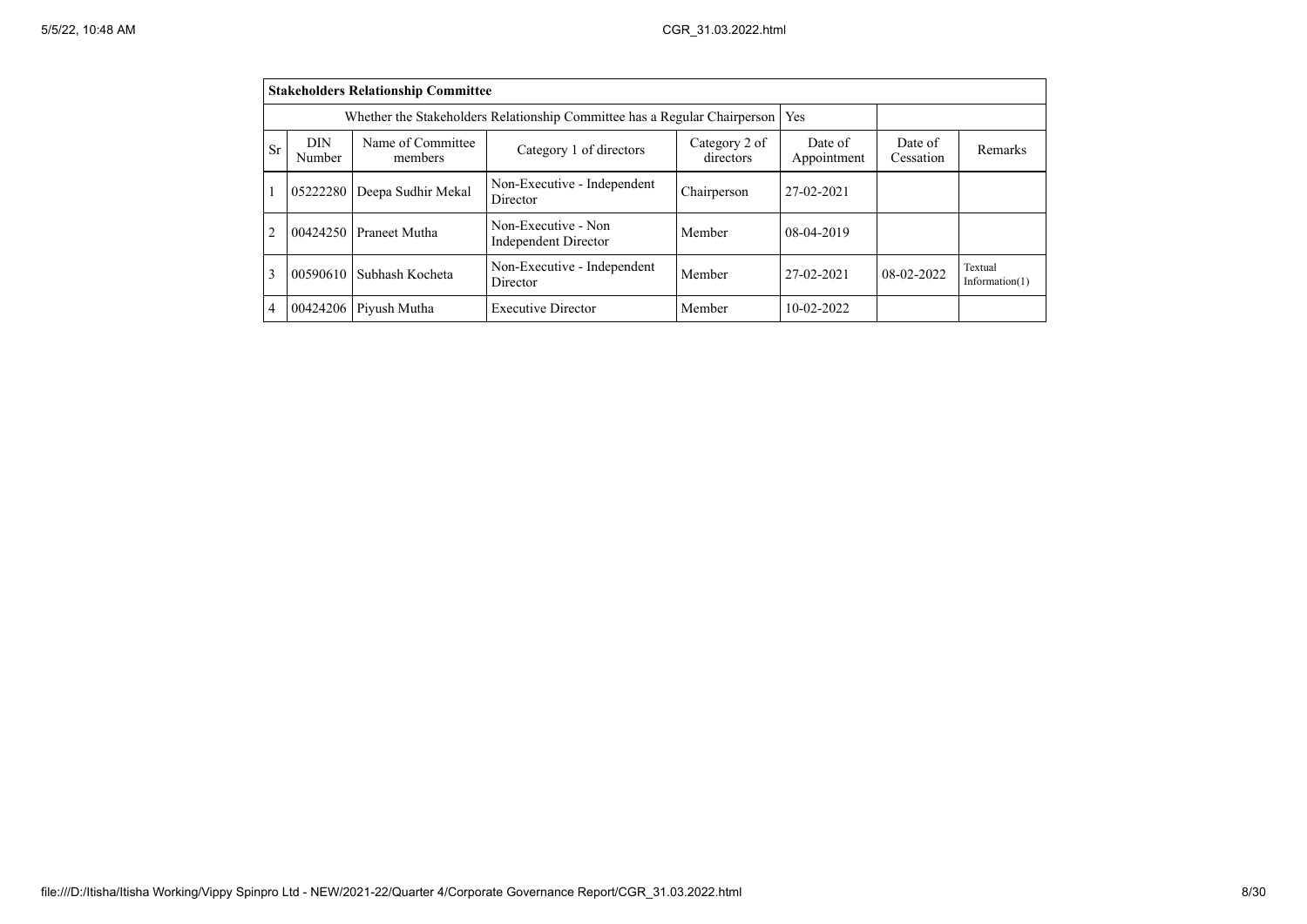|                               | <b>Sr Text Block</b>                                                                                                       |
|-------------------------------|----------------------------------------------------------------------------------------------------------------------------|
| <b>Textual Information(1)</b> | Shri Subhash Kocheta expired on 08th February, 2022, which was noted in Board Meeting held on 10th Shri<br>February, 2022. |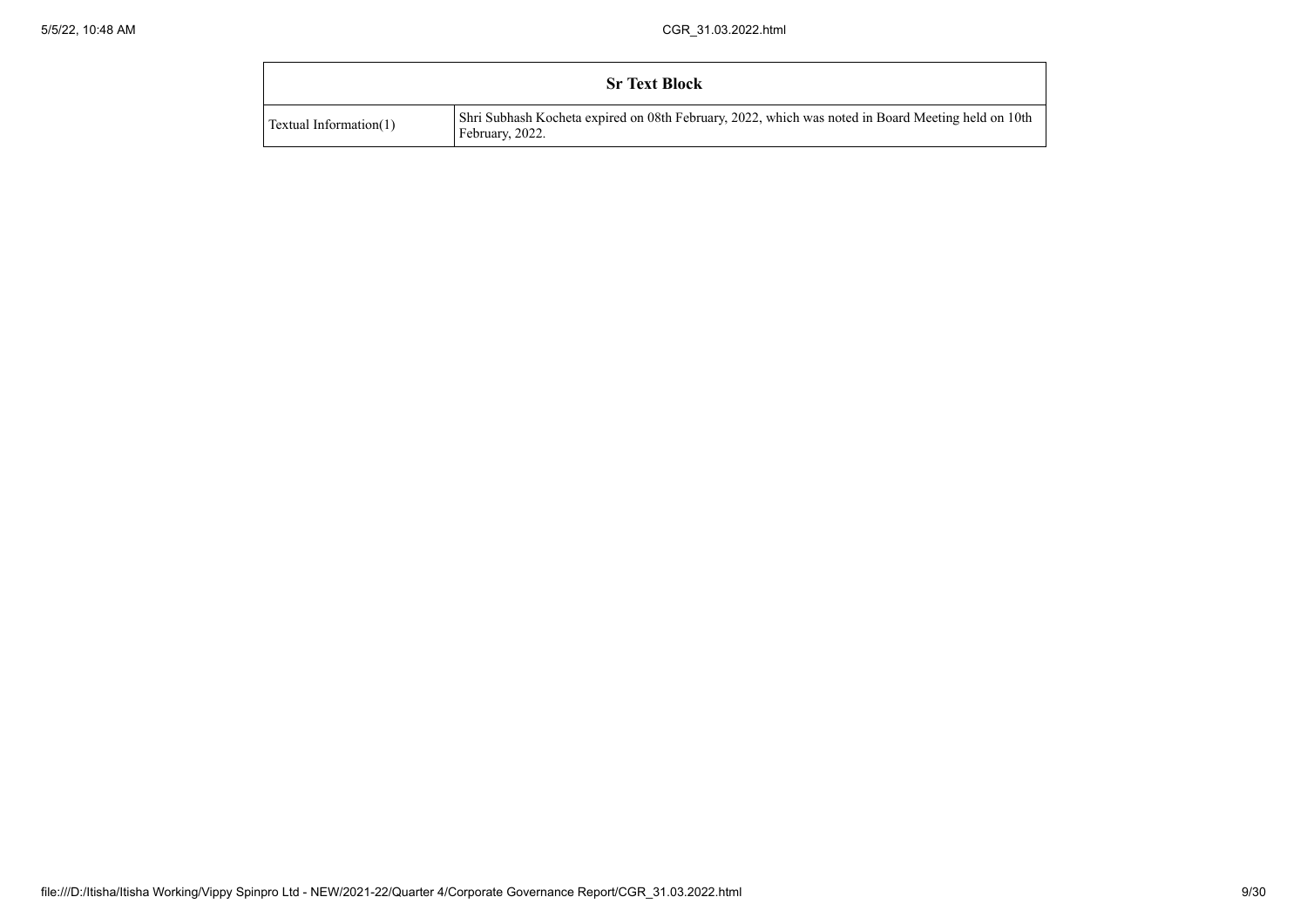|      | <b>Risk Management Committee</b> |                                                                 |                            |                            |                        |                      |         |  |  |  |
|------|----------------------------------|-----------------------------------------------------------------|----------------------------|----------------------------|------------------------|----------------------|---------|--|--|--|
|      |                                  | Whether the Risk Management Committee has a Regular Chairperson |                            |                            |                        |                      |         |  |  |  |
| l Sr | <b>DIN</b><br>Number             | Name of Committee<br>members                                    | Category 1 of<br>directors | Category 2 of<br>directors | Date of<br>Appointment | Date of<br>Cessation | Remarks |  |  |  |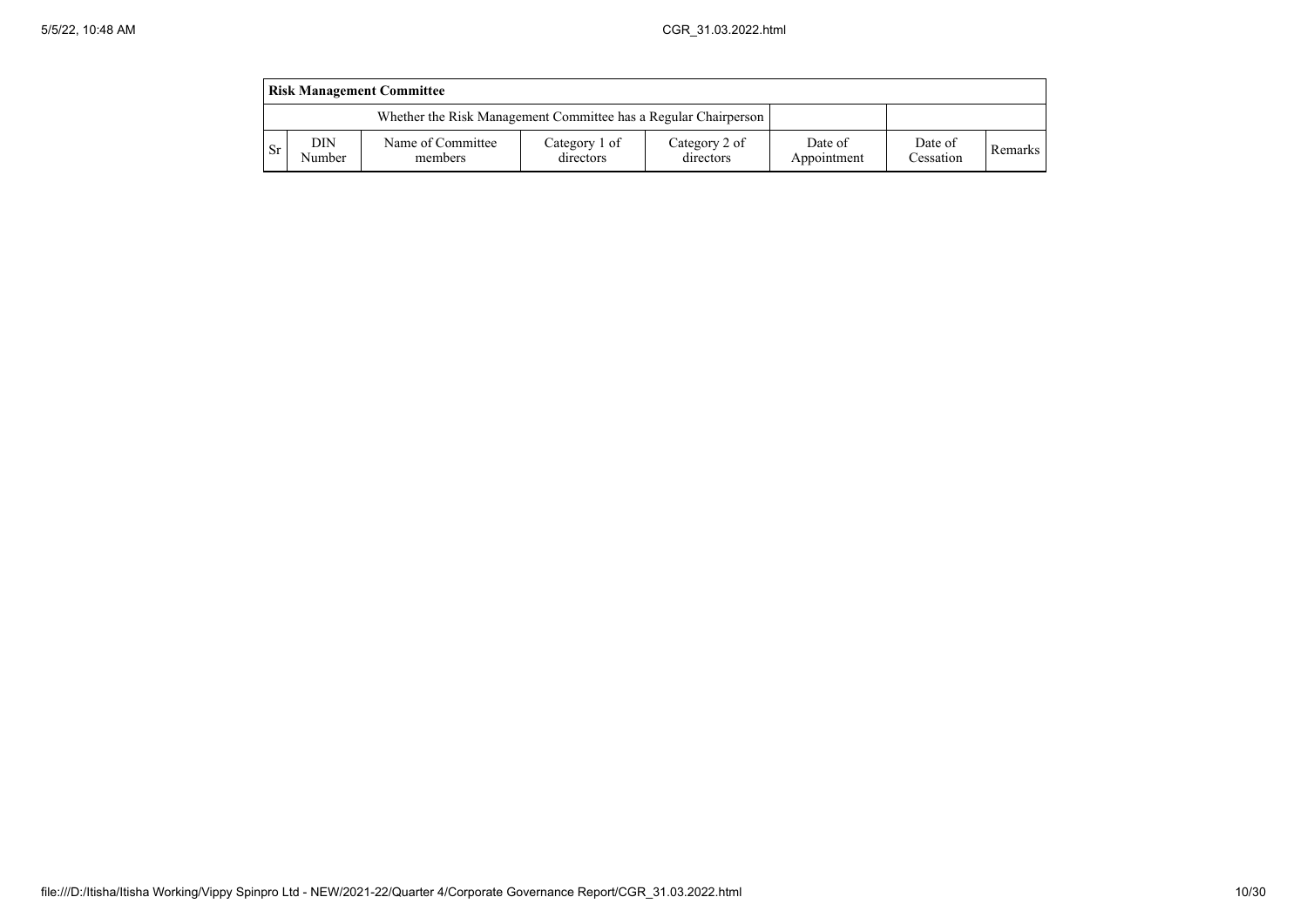|                | <b>Corporate Social Responsibility Committee</b> |                                                                                 |                                             |                            |                        |                      |         |  |  |
|----------------|--------------------------------------------------|---------------------------------------------------------------------------------|---------------------------------------------|----------------------------|------------------------|----------------------|---------|--|--|
|                |                                                  | Whether the Corporate Social Responsibility Committee has a Regular Chairperson |                                             |                            |                        |                      |         |  |  |
| <b>Sr</b>      | <b>DIN</b><br>Number                             | Name of Committee<br>members                                                    | Category 1 of directors                     | Category 2 of<br>directors | Date of<br>Appointment | Date of<br>Cessation | Remarks |  |  |
|                |                                                  | $00424206$ Piyush Mutha                                                         | <b>Executive Director</b>                   | Chairperson                | 10-08-2019             |                      |         |  |  |
| $\overline{2}$ |                                                  | 00424250 Praneet Mutha                                                          | Non-Executive - Non<br>Independent Director | Member                     | 10-08-2019             |                      |         |  |  |
| 3              |                                                  | 05222280 Deepa Sudhir Mekal                                                     | Non-Executive - Independent<br>Director     | Member                     | 10-08-2019             |                      |         |  |  |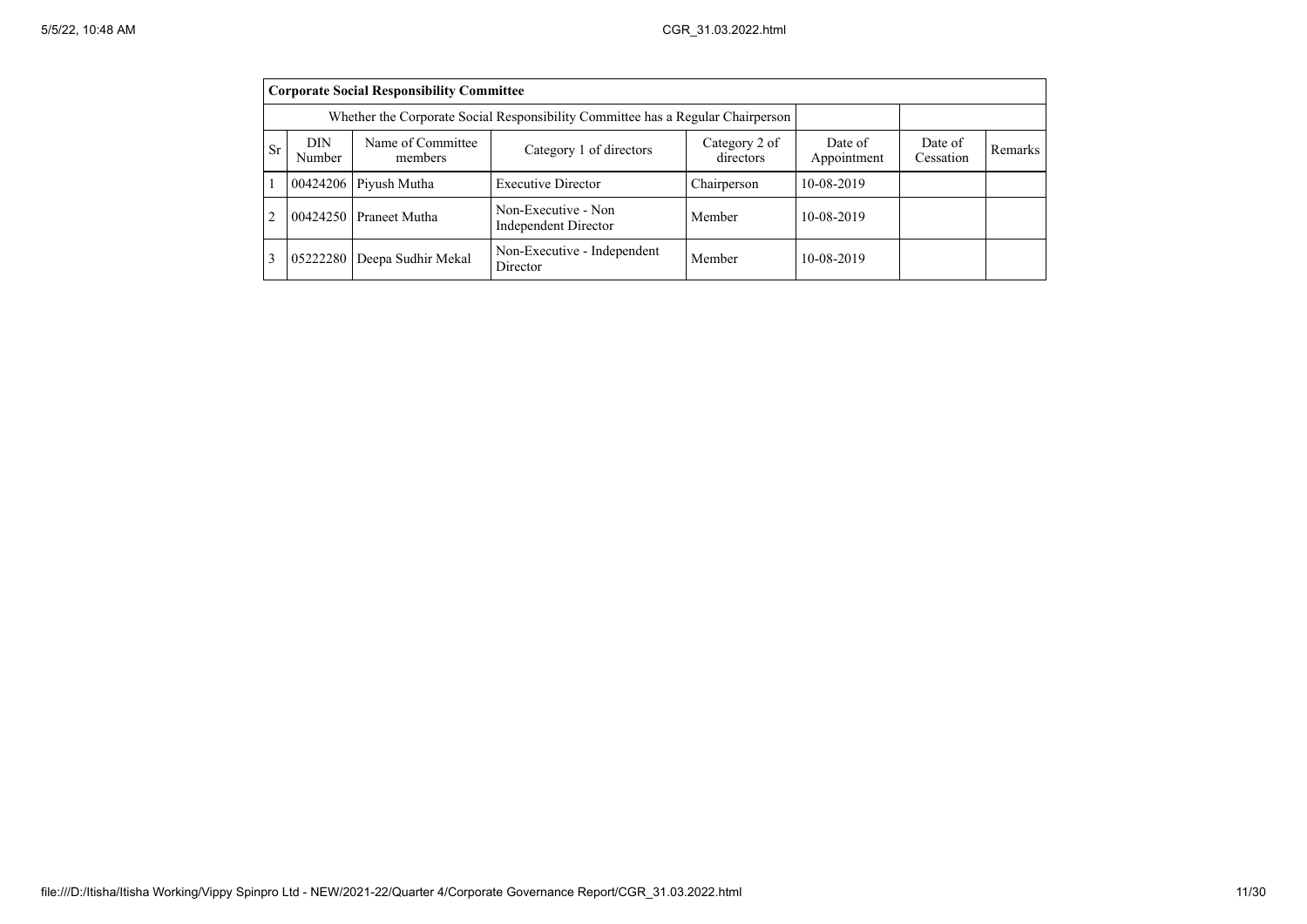| <b>Other Committee</b> |                                                                                                                                     |  |  |
|------------------------|-------------------------------------------------------------------------------------------------------------------------------------|--|--|
|                        | Sr   DIN Number   Name of Committee members   Name of other committee   Category 1 of directors   Category 2 of directors   Remarks |  |  |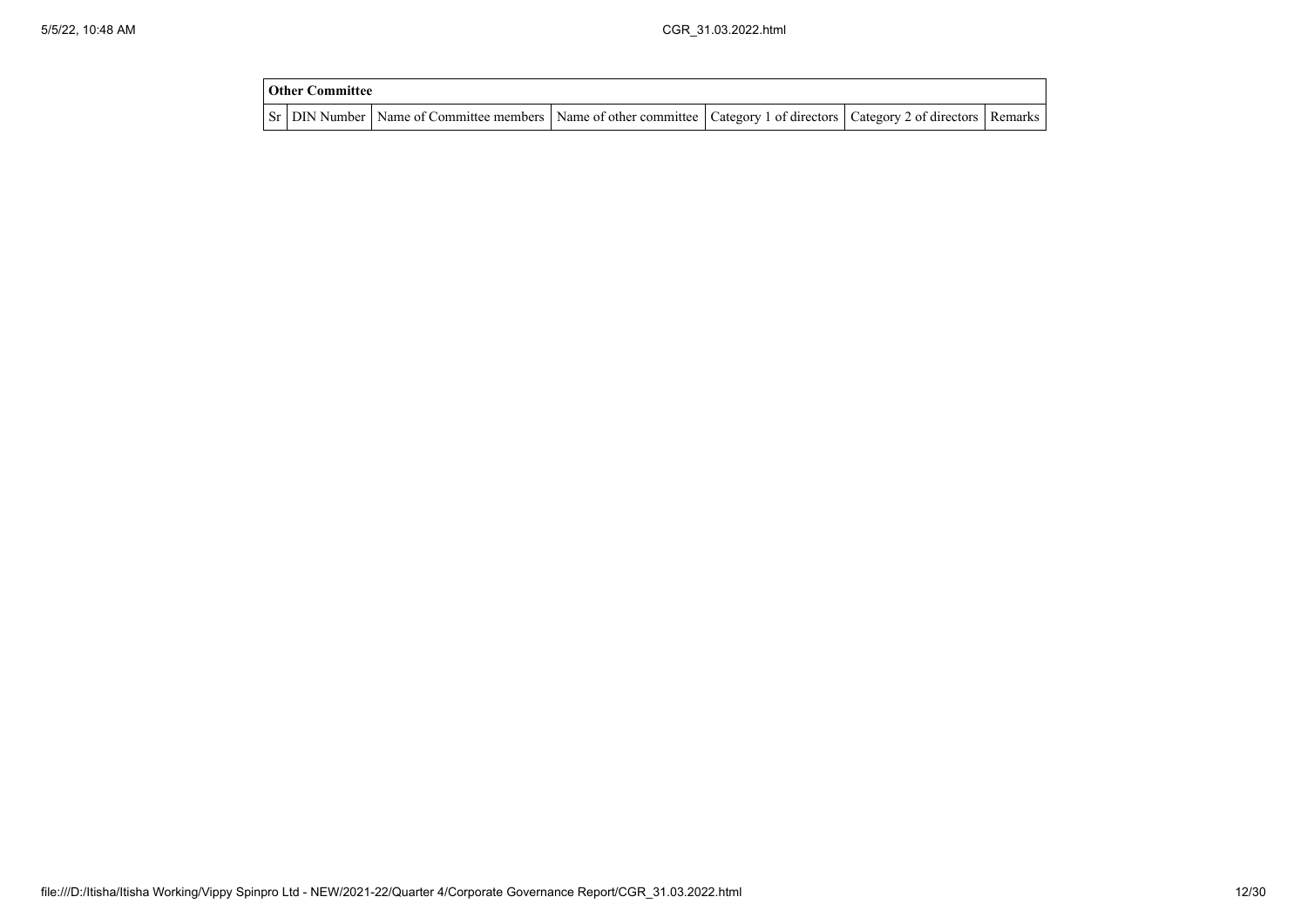|                | <b>Annexure 1</b>                                                   |                                                               |                                                                      |                                       |                                                     |                                                                                      |                                                                        |  |  |  |  |
|----------------|---------------------------------------------------------------------|---------------------------------------------------------------|----------------------------------------------------------------------|---------------------------------------|-----------------------------------------------------|--------------------------------------------------------------------------------------|------------------------------------------------------------------------|--|--|--|--|
|                | <b>Annexure 1</b>                                                   |                                                               |                                                                      |                                       |                                                     |                                                                                      |                                                                        |  |  |  |  |
|                | <b>III. Meeting of Board of Directors</b>                           |                                                               |                                                                      |                                       |                                                     |                                                                                      |                                                                        |  |  |  |  |
|                | Disclosure of notes on meeting of<br>board of directors explanatory |                                                               |                                                                      |                                       |                                                     |                                                                                      |                                                                        |  |  |  |  |
| <b>Sr</b>      | $Date(s)$ of<br>meeting (if any)<br>in the previous<br>quarter      | $Date(s)$ of<br>meeting (if any)<br>in the current<br>quarter | Maximum gap<br>between any two<br>consecutive (in<br>number of days) | Notes for<br>not<br>providing<br>Date | Whether<br>requirement of<br>Ouorum met<br>(Yes/No) | Number of Directors<br>present* (All directors<br>including Independent<br>Director) | No. of<br>Independent<br><b>Directors</b><br>attending the<br>meeting* |  |  |  |  |
| $\mathbf{1}$   | 07-10-2021                                                          |                                                               |                                                                      |                                       | Yes                                                 | 3                                                                                    |                                                                        |  |  |  |  |
| $\overline{c}$ | 12-11-2021                                                          |                                                               | 35                                                                   |                                       | Yes                                                 | 4                                                                                    | $\overline{2}$                                                         |  |  |  |  |
| 3              | 17-11-2021                                                          |                                                               | 4                                                                    |                                       | Yes                                                 | 3                                                                                    |                                                                        |  |  |  |  |
| 4              | 11-12-2021                                                          |                                                               | 23                                                                   |                                       | Yes                                                 | 4                                                                                    | $\overline{2}$                                                         |  |  |  |  |
| 5              |                                                                     | 03-01-2022                                                    | 22                                                                   |                                       | Yes                                                 | 3                                                                                    |                                                                        |  |  |  |  |
| 6              |                                                                     | 10-02-2022                                                    | 37                                                                   |                                       | Yes                                                 | 4                                                                                    | $\overline{2}$                                                         |  |  |  |  |
| $\overline{7}$ |                                                                     | 31-03-2022                                                    | 48                                                                   |                                       | Yes                                                 | 3                                                                                    |                                                                        |  |  |  |  |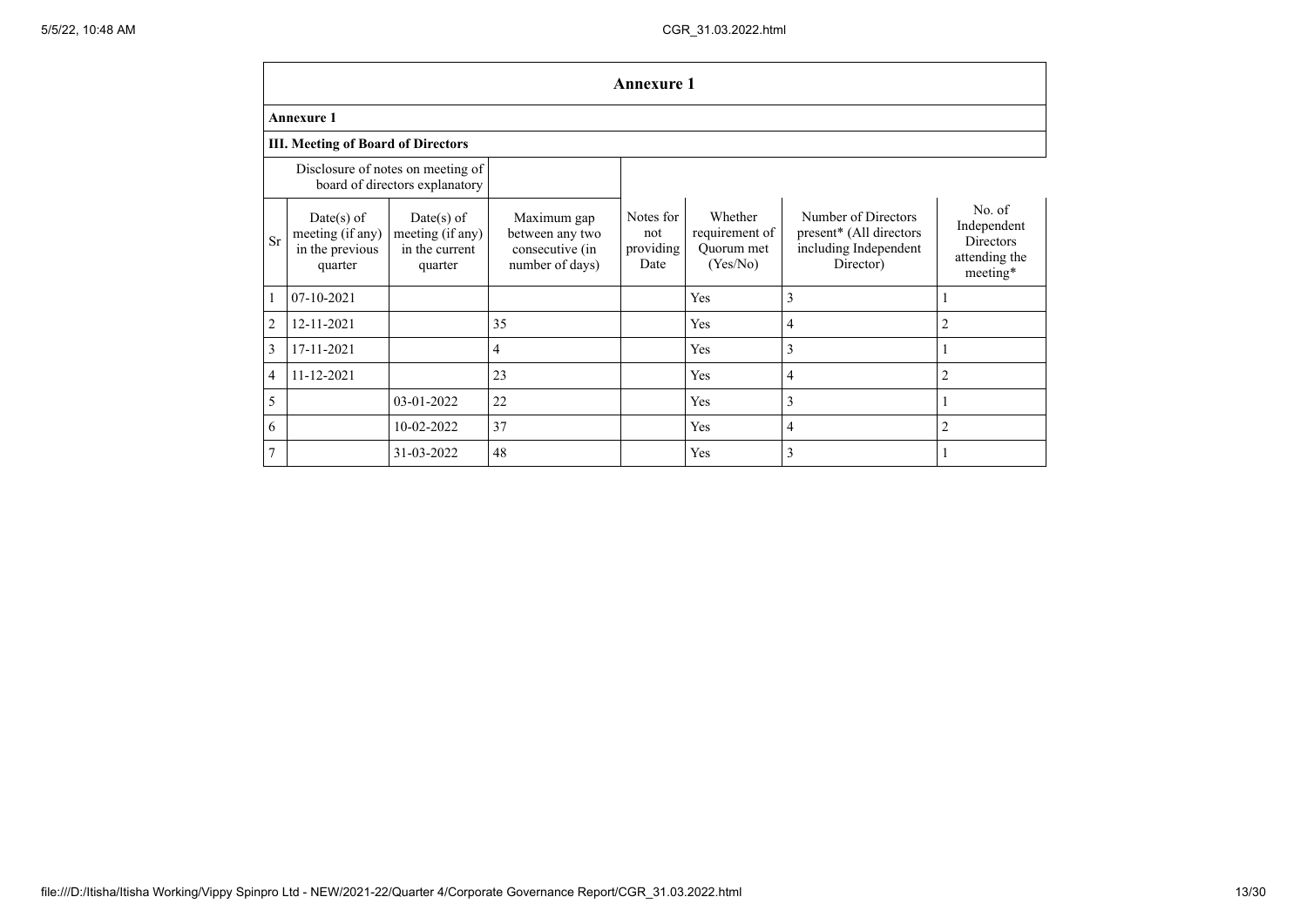|                | <b>Annexure 1</b>                                        |                                                                                                            |                                                                      |                               |                                       |                                                        |                                                                                                      |                                                                           |  |  |
|----------------|----------------------------------------------------------|------------------------------------------------------------------------------------------------------------|----------------------------------------------------------------------|-------------------------------|---------------------------------------|--------------------------------------------------------|------------------------------------------------------------------------------------------------------|---------------------------------------------------------------------------|--|--|
|                | <b>IV. Meeting of Committees</b>                         |                                                                                                            |                                                                      |                               |                                       |                                                        |                                                                                                      |                                                                           |  |  |
|                | Disclosure of notes on meeting of committees explanatory |                                                                                                            |                                                                      |                               |                                       |                                                        |                                                                                                      |                                                                           |  |  |
| <b>Sr</b>      | Name of<br>Committee                                     | $Date(s)$ of meeting (Enter<br>dates of Previous quarter<br>and Current quarter in<br>chronological order) | Maximum gap<br>between any two<br>consecutive (in<br>number of days) | Name of<br>other<br>committee | Reson for<br>not<br>providing<br>date | Whether<br>requirement<br>of Quorum<br>met<br>(Yes/No) | Number of<br><b>Directors</b><br>present* (All<br>directors<br>including<br>Independent<br>Director) | No. of<br>Independent<br><b>Directors</b><br>attending<br>the<br>meeting* |  |  |
| $\mathbf{1}$   | Audit<br>Committee                                       | 12-11-2021                                                                                                 |                                                                      |                               |                                       | Yes                                                    | 3                                                                                                    | $\overline{2}$                                                            |  |  |
| $\overline{2}$ | Audit<br>Committee                                       | 10-02-2022                                                                                                 | 89                                                                   |                               |                                       | Yes                                                    | 3                                                                                                    | $\overline{2}$                                                            |  |  |
| 3              | Nomination<br>and<br>remuneration<br>committee           | 31-03-2022                                                                                                 |                                                                      |                               |                                       | Yes                                                    | $\overline{2}$                                                                                       | 1                                                                         |  |  |
| 4              | <b>Stakeholders</b><br>Relationship<br>Committee         | 12-11-2021                                                                                                 |                                                                      |                               |                                       | Yes                                                    | 3                                                                                                    | $\overline{2}$                                                            |  |  |
| 5              | <b>Stakeholders</b><br>Relationship<br>Committee         | 10-02-2022                                                                                                 |                                                                      |                               |                                       | Yes                                                    | $\overline{c}$                                                                                       | $\mathbf{1}$                                                              |  |  |
| 6              | Corporate<br>Social<br>Responsibility<br>Committee       | $03-01-2022$                                                                                               |                                                                      |                               |                                       | Yes                                                    | 3                                                                                                    | -1                                                                        |  |  |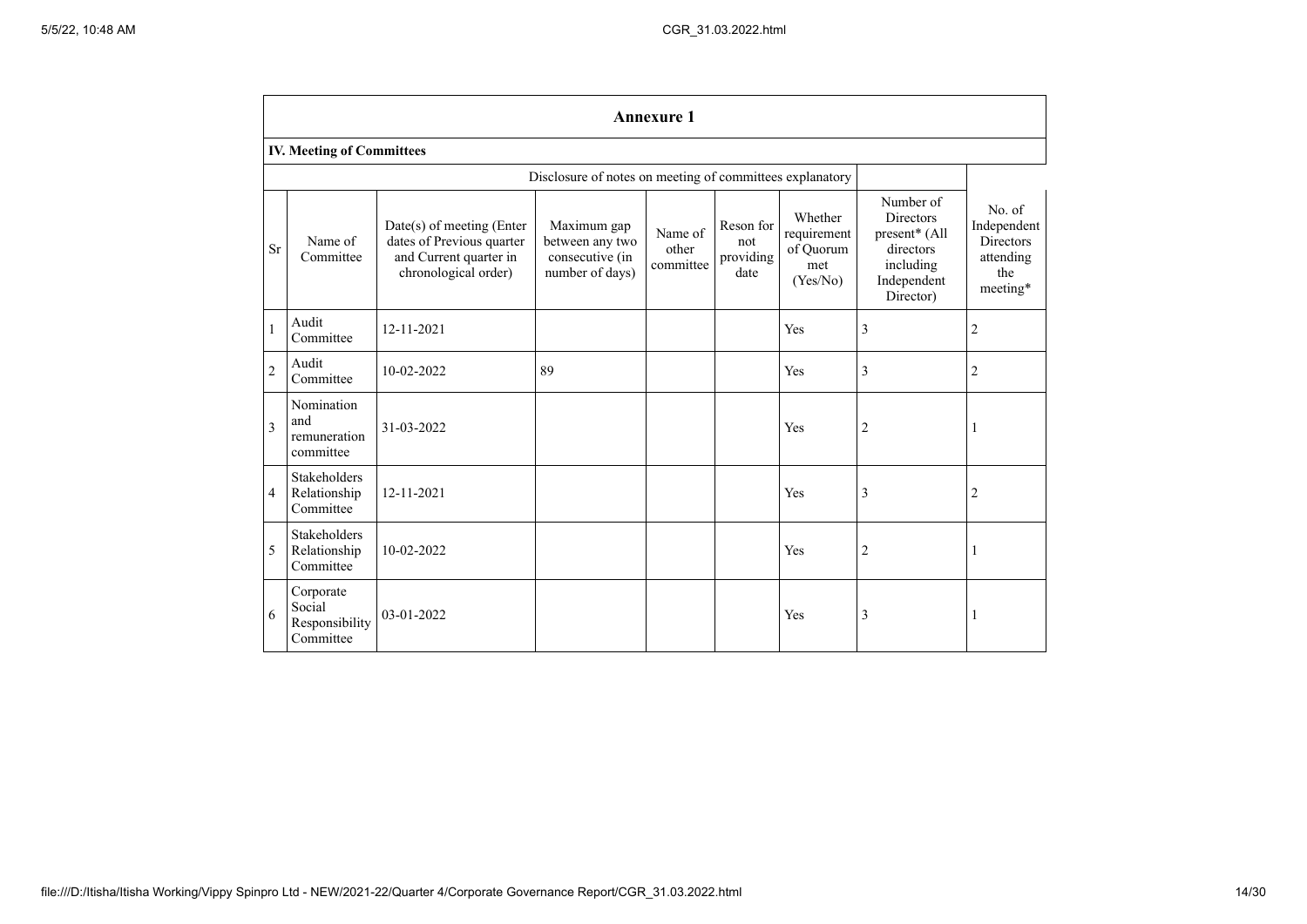|                | <b>Annexure 1</b>                                  |                                                                                                            |                                                                      |                                    |                                       |                                                        |                                                                                               |                                                                           |
|----------------|----------------------------------------------------|------------------------------------------------------------------------------------------------------------|----------------------------------------------------------------------|------------------------------------|---------------------------------------|--------------------------------------------------------|-----------------------------------------------------------------------------------------------|---------------------------------------------------------------------------|
|                | <b>IV. Meeting of Committees</b>                   |                                                                                                            |                                                                      |                                    |                                       |                                                        |                                                                                               |                                                                           |
| <b>Sr</b>      | Name of<br>Committee                               | $Date(s)$ of meeting (Enter<br>dates of Previous quarter<br>and Current quarter in<br>chronological order) | Maximum gap<br>between any two<br>consecutive (in<br>number of days) | Name of<br>other<br>committee      | Reson for<br>not<br>providing<br>date | Whether<br>requirement<br>of Quorum<br>met<br>(Yes/No) | Number of<br>Directors<br>present* (All<br>directors<br>including<br>Independent<br>Director) | No. of<br>Independent<br><b>Directors</b><br>attending<br>the<br>meeting* |
| $\overline{7}$ | Corporate<br>Social<br>Responsibility<br>Committee | 31-03-2022                                                                                                 |                                                                      |                                    |                                       | Yes                                                    | 3                                                                                             | $\mathbf{I}$                                                              |
| 8              | Other<br>Committee                                 | 03-01-2022                                                                                                 |                                                                      | Independent<br>Director<br>Meeting |                                       | Yes                                                    | $\overline{2}$                                                                                | $\overline{2}$                                                            |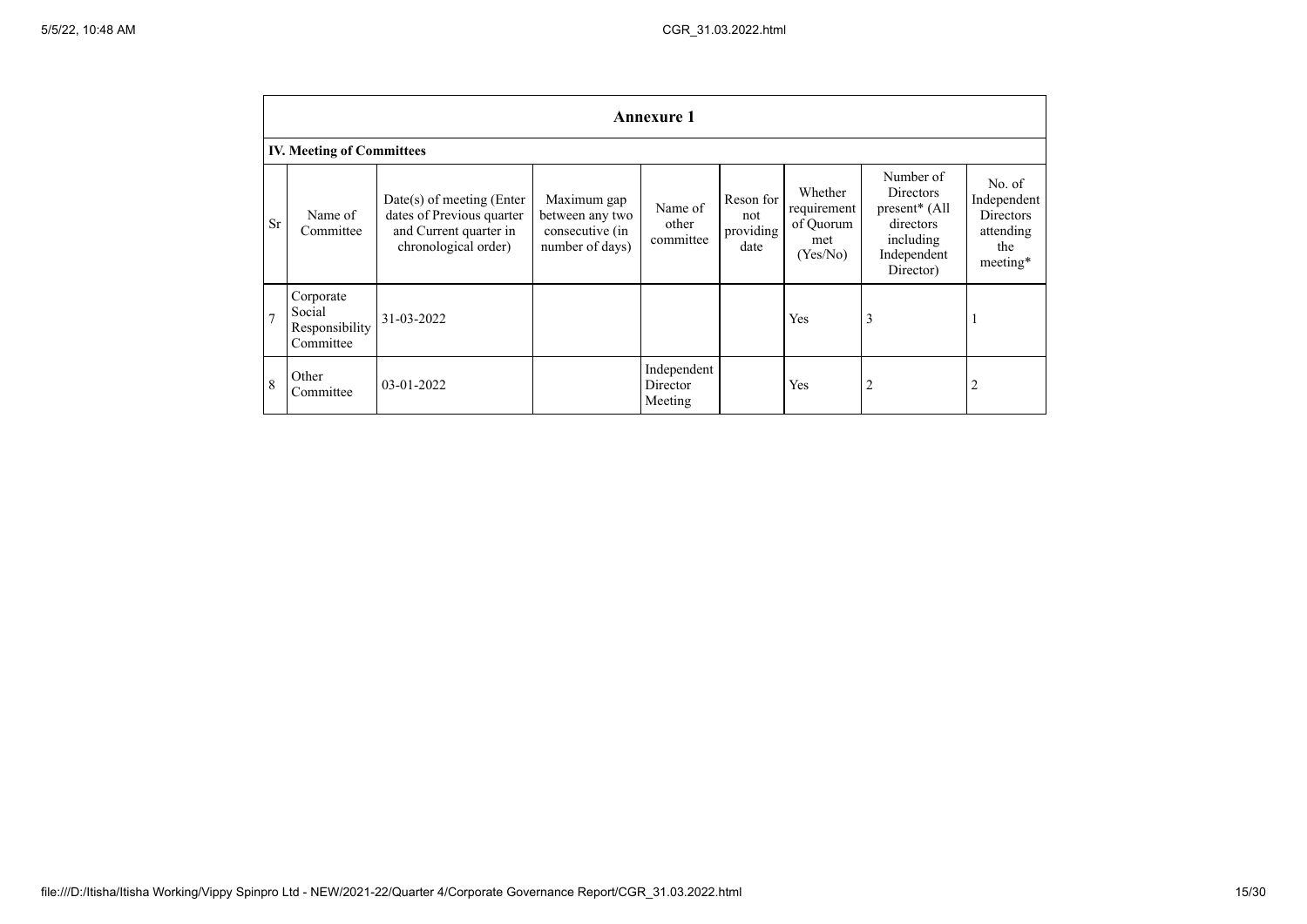|                         | Annexure 1                                                                                                |                                  |                                                                    |  |  |  |  |
|-------------------------|-----------------------------------------------------------------------------------------------------------|----------------------------------|--------------------------------------------------------------------|--|--|--|--|
|                         | <b>V. Related Party Transactions</b>                                                                      |                                  |                                                                    |  |  |  |  |
| Sr                      | Subject                                                                                                   | Compliance status<br>(Yes/No/NA) | If status is "No" details of non-<br>compliance may be given here. |  |  |  |  |
|                         | Whether prior approval of audit committee obtained                                                        | <b>NA</b>                        |                                                                    |  |  |  |  |
| $\overline{2}$          | Whether shareholder approval obtained for material RPT                                                    | <b>NA</b>                        |                                                                    |  |  |  |  |
| $\overline{\mathbf{3}}$ | Whether details of RPT entered into pursuant to omnibus approval<br>have been reviewed by Audit Committee | <b>NA</b>                        |                                                                    |  |  |  |  |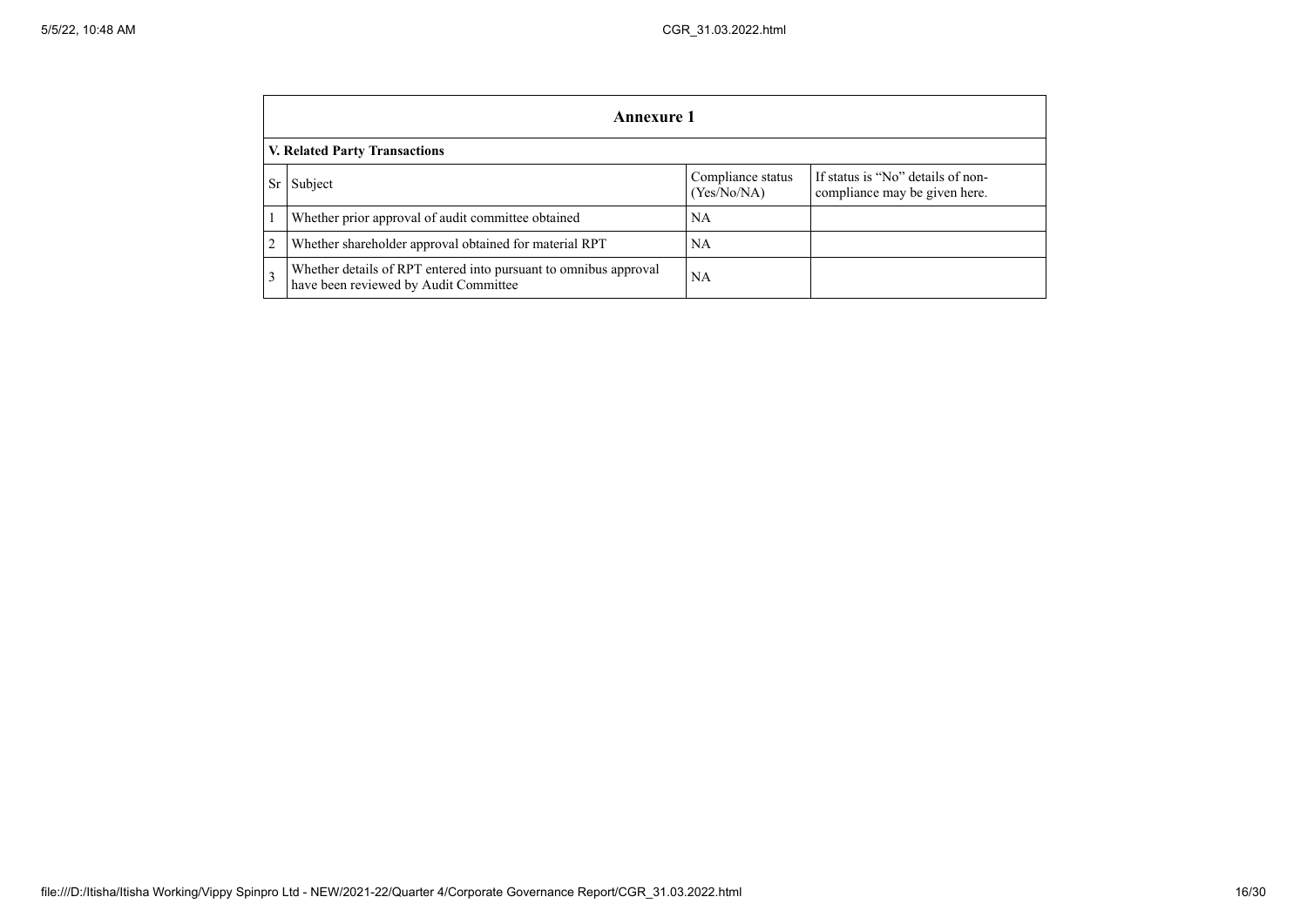|                 | Annexure 1                                                                                                                                                                                                      |                               |  |  |  |  |  |  |
|-----------------|-----------------------------------------------------------------------------------------------------------------------------------------------------------------------------------------------------------------|-------------------------------|--|--|--|--|--|--|
|                 | <b>VI.</b> Affirmations                                                                                                                                                                                         |                               |  |  |  |  |  |  |
| Sr <sub>1</sub> | Subject                                                                                                                                                                                                         | Compliance<br>status (Yes/No) |  |  |  |  |  |  |
|                 | The composition of Board of Directors is in terms of SEBI (Listing obligations and disclosure requirements)<br>Regulations, 2015                                                                                | Yes                           |  |  |  |  |  |  |
| $\overline{2}$  | The composition of the following committees is in terms of SEBI(Listing obligations and disclosure requirements)<br>Regulations, 2015 a. Audit Committee                                                        | <b>Yes</b>                    |  |  |  |  |  |  |
| 3               | The composition of the following committees is in terms of SEBI(Listing obligations and disclosure requirements)<br>Regulations, 2015. b. Nomination & remuneration committee                                   | <b>Yes</b>                    |  |  |  |  |  |  |
| $\overline{4}$  | The composition of the following committees is in terms of SEBI(Listing obligations and disclosure requirements)<br>Regulations, 2015. c. Stakeholders relationship committee                                   | Yes                           |  |  |  |  |  |  |
| 5               | The composition of the following committees is in terms of SEBI(Listing obligations and disclosure requirements)<br>Regulations, 2015. d. Risk management committee (applicable to the top 500 listed entities) | NA                            |  |  |  |  |  |  |
| 6               | The committee members have been made aware of their powers, role and responsibilities as specified in SEBI<br>(Listing obligations and disclosure requirements) Regulations, 2015.                              | Yes                           |  |  |  |  |  |  |
| $\overline{7}$  | The meetings of the board of directors and the above committees have been conducted in the manner as specified in<br>SEBI (Listing obligations and disclosure requirements) Regulations, 2015.                  | <b>Yes</b>                    |  |  |  |  |  |  |
| 8               | This report and/or the report submitted in the previous quarter has been placed before Board of Directors.                                                                                                      | <b>Yes</b>                    |  |  |  |  |  |  |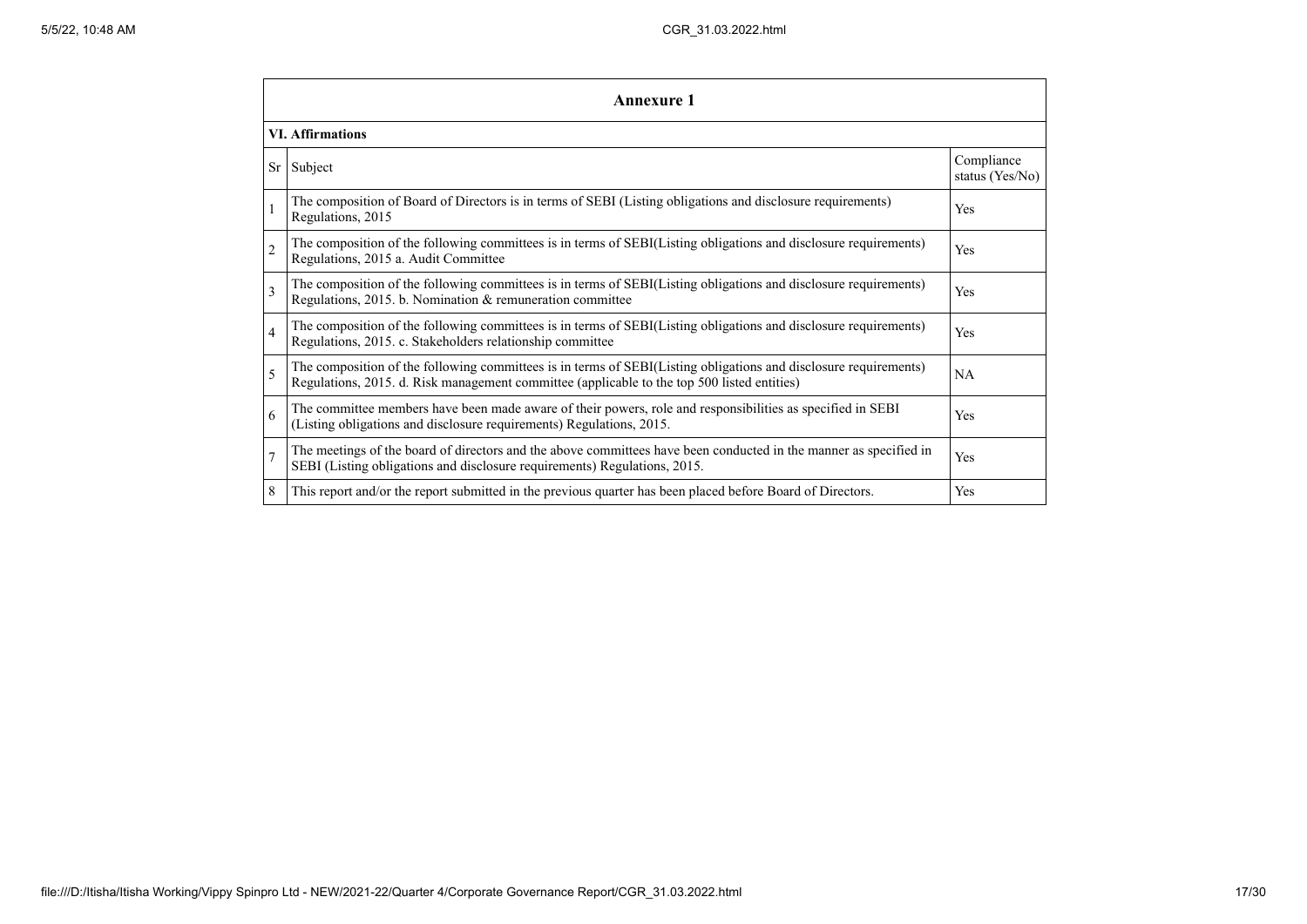|           | <b>Annexure 1</b> |                                          |  |  |  |  |
|-----------|-------------------|------------------------------------------|--|--|--|--|
| <b>Sr</b> | Subject           | Compliance status                        |  |  |  |  |
|           | Name of signatory | AYUSHI SOLANKI                           |  |  |  |  |
|           | Designation       | Company Secretary and Compliance Officer |  |  |  |  |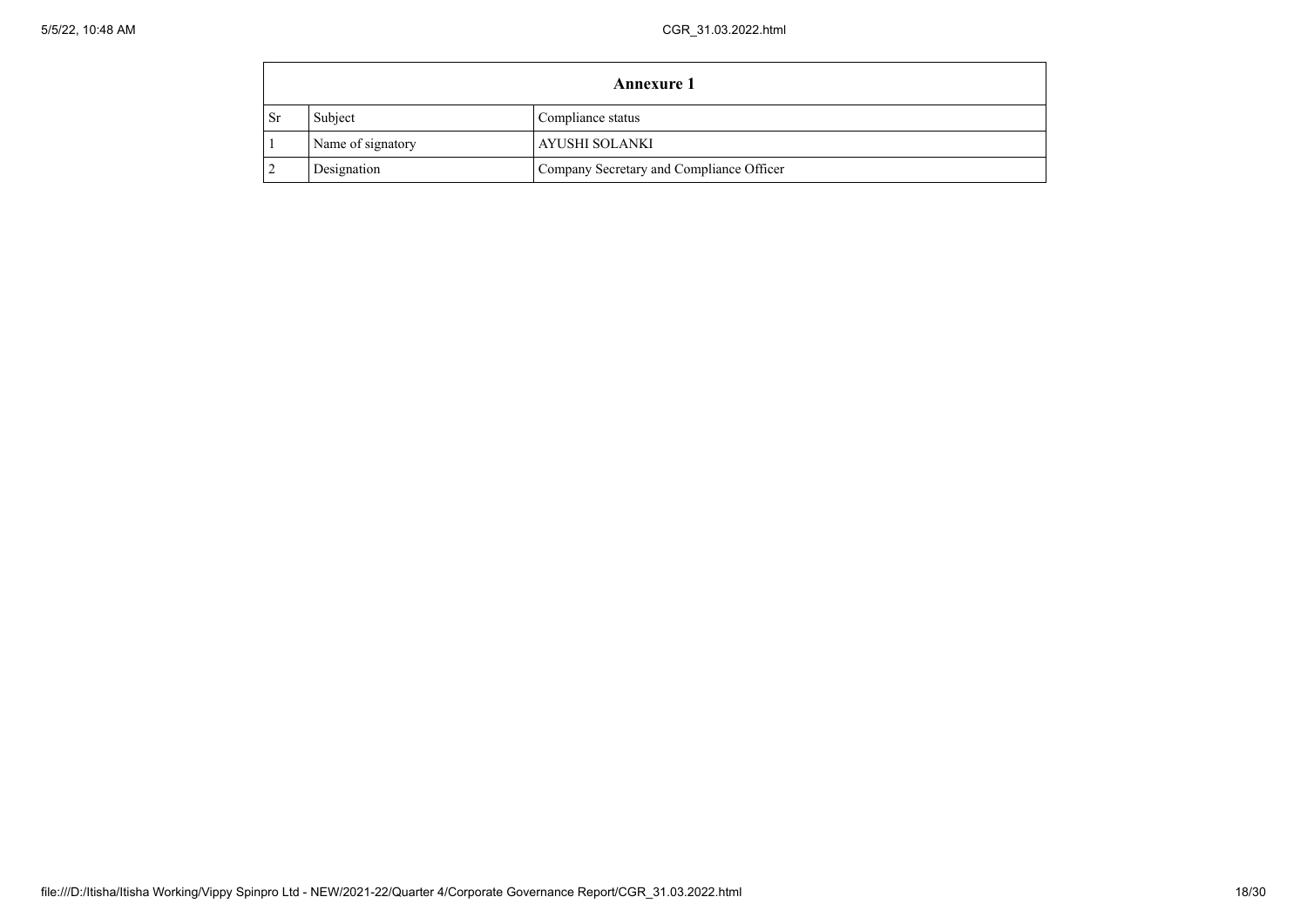|                | <b>Annexure II</b>                                                         |                                  |                                                                                                                 |                      |  |  |  |
|----------------|----------------------------------------------------------------------------|----------------------------------|-----------------------------------------------------------------------------------------------------------------|----------------------|--|--|--|
|                |                                                                            |                                  | Annexure II to be submitted by listed entity at the end of the financial year (for the whole of financial year) |                      |  |  |  |
|                | I. Disclosure on website in terms of Listing Regulations                   |                                  |                                                                                                                 |                      |  |  |  |
| Sr             | Item                                                                       | Compliance status<br>(Yes/No/NA) | If status is "No" details of non-<br>compliance may be given here.                                              | Web address          |  |  |  |
|                | Details of business                                                        | Yes                              |                                                                                                                 | www.vippyspinpro.com |  |  |  |
| $\overline{c}$ | Terms and conditions of appointment of<br>independent directors            | Yes                              |                                                                                                                 | www.vippyspinpro.com |  |  |  |
| 3              | Composition of various committees of board<br>of directors                 | Yes                              |                                                                                                                 | www.vippyspinpro.com |  |  |  |
| 4              | Code of conduct of board of directors and<br>senior management personnel   | Yes                              |                                                                                                                 | www.vippyspinpro.com |  |  |  |
| 5              | Details of establishment of vigil mechanism/<br>Whistle Blower policy      | Yes                              |                                                                                                                 | www.vippyspinpro.com |  |  |  |
| 6              | Criteria of making payments to non-<br>executive directors                 | Yes                              |                                                                                                                 | www.vippyspinpro.com |  |  |  |
|                | Policy on dealing with related party<br>transactions                       | Yes                              |                                                                                                                 | www.vippyspinpro.com |  |  |  |
| 8              | Policy for determining 'material' subsidiaries                             | NA                               |                                                                                                                 |                      |  |  |  |
| $\mathbf Q$    | Details of familiarization programmes<br>imparted to independent directors | Yes                              |                                                                                                                 | www.vippyspinpro.com |  |  |  |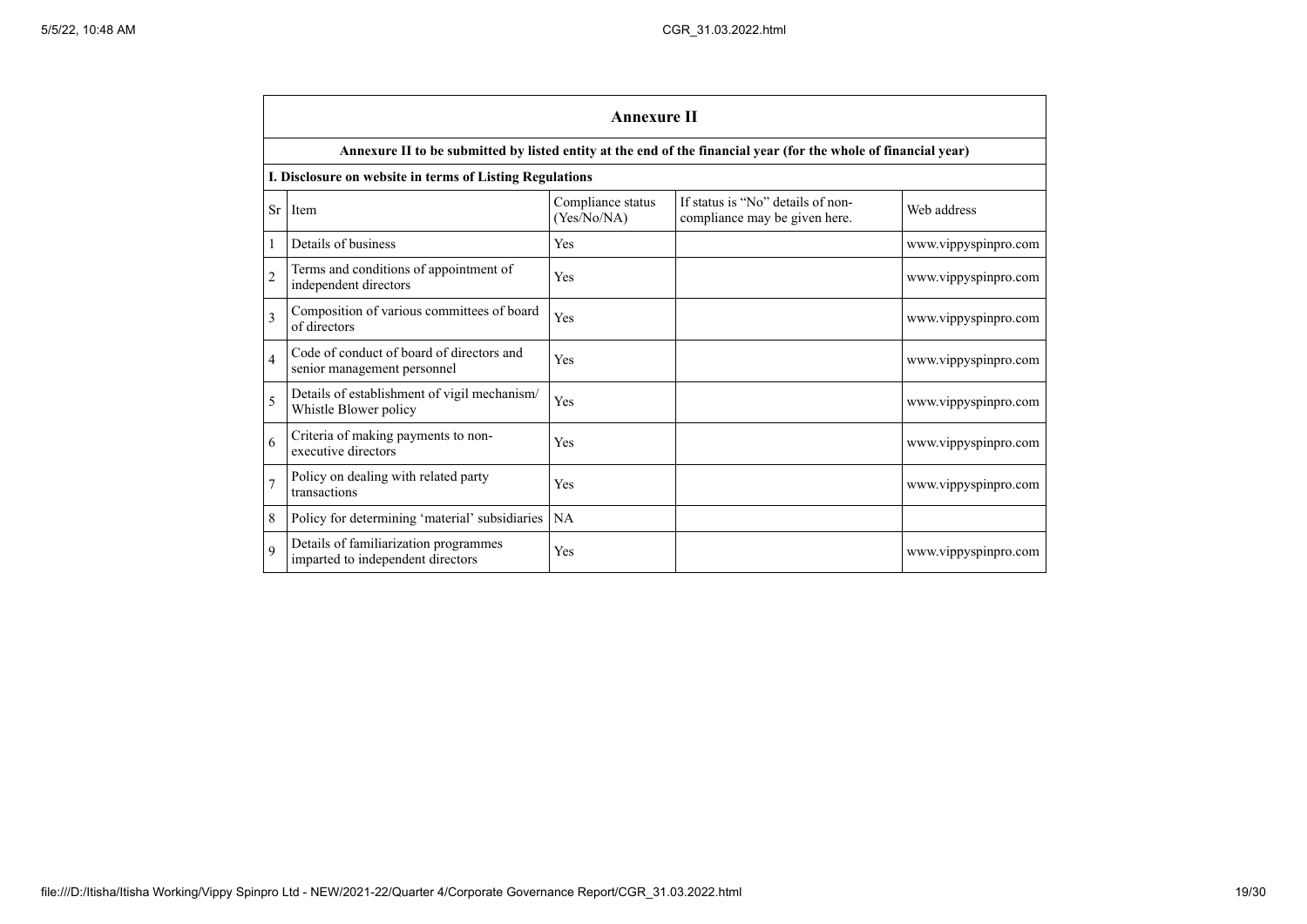|           | <b>Annexure II</b>                                                                                                                                                                           |                                     |                                                                      |                      |  |  |  |
|-----------|----------------------------------------------------------------------------------------------------------------------------------------------------------------------------------------------|-------------------------------------|----------------------------------------------------------------------|----------------------|--|--|--|
|           | Annexure II to be submitted by listed entity at the end of the financial year (for the whole of financial year)                                                                              |                                     |                                                                      |                      |  |  |  |
|           | I. Disclosure on website in terms of Listing Regulations                                                                                                                                     |                                     |                                                                      |                      |  |  |  |
| <b>Sr</b> | Item                                                                                                                                                                                         | Compliance<br>status<br>(Yes/No/NA) | If status is "No" details<br>of non-compliance may<br>be given here. | Web address          |  |  |  |
| 10        | Contact information of the designated officials of the listed entity<br>who are responsible for assisting and handling investor grievances                                                   | Yes                                 |                                                                      | www.vippyspinpro.com |  |  |  |
| 11        | email address for grievance redressal and other relevant details                                                                                                                             | Yes                                 |                                                                      | www.vippyspinpro.com |  |  |  |
| 12        | Financial results                                                                                                                                                                            | Yes                                 |                                                                      | www.vippyspinpro.com |  |  |  |
| 13        | Shareholding pattern                                                                                                                                                                         | Yes                                 |                                                                      | www.vippyspinpro.com |  |  |  |
| 14        | Details of agreements entered into with the media companies<br>and/or their associates                                                                                                       | NA                                  |                                                                      |                      |  |  |  |
| 15        | Schedule of analyst or institutional investor meet and presentations<br>made by the listed entity to analysts or institutional investors<br>simultaneously with submission to stock exchange | NA                                  |                                                                      |                      |  |  |  |
| 16        | New name and the old name of the listed entity                                                                                                                                               | NA                                  |                                                                      |                      |  |  |  |
| 17        | Advertisements as per regulation 47 (1)                                                                                                                                                      | Yes                                 |                                                                      | www.vippyspinpro.com |  |  |  |
| 18        | Credit rating or revision in credit rating obtained                                                                                                                                          | Yes                                 |                                                                      | www.vippyspinpro.com |  |  |  |
| 19        | Separate audited financial statements of each subsidiary of the<br>listed entity in respect of a relevant financial year                                                                     | NA                                  |                                                                      |                      |  |  |  |
| 20        | Whether company has provided information under separate section<br>on its website as per Regulation $46(2)$                                                                                  | Yes                                 |                                                                      | www.vippyspinpro.com |  |  |  |
| 21        | Materiality Policy as per Regulation 30                                                                                                                                                      | Yes                                 |                                                                      | www.vippyspinpro.com |  |  |  |
| 22        | Dividend Distribution policy as per Regulation 43A (as applicable)                                                                                                                           | NA                                  |                                                                      |                      |  |  |  |
| 23        | It is certified that these contents on the website of the listed entity<br>are correct                                                                                                       | Yes                                 |                                                                      | www.vippyspinpro.com |  |  |  |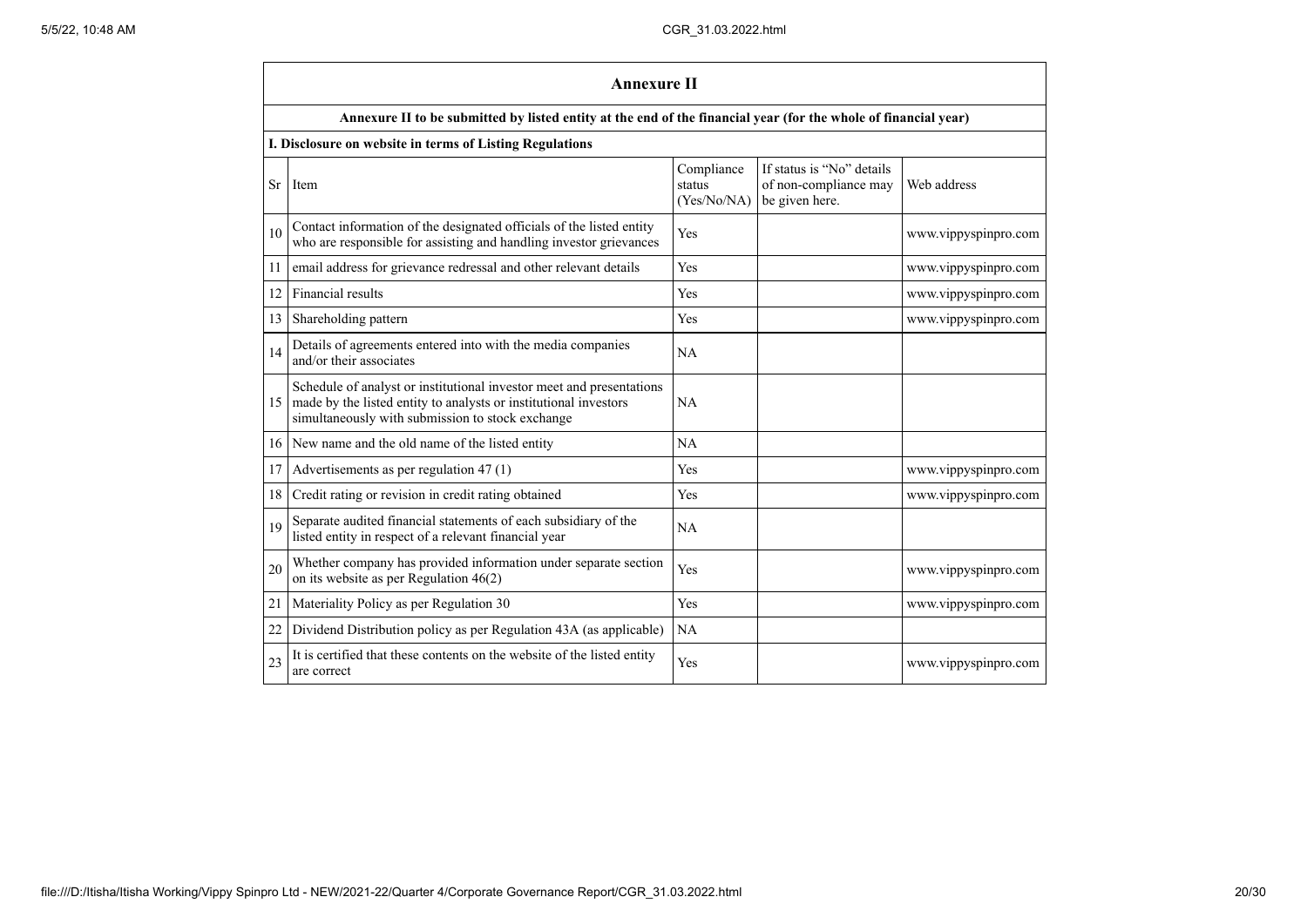|                | <b>Annexure II</b>                                                                                                   |                                |                                     |                                                                    |  |  |  |
|----------------|----------------------------------------------------------------------------------------------------------------------|--------------------------------|-------------------------------------|--------------------------------------------------------------------|--|--|--|
|                | <b>II. Annual Affirmations</b>                                                                                       |                                |                                     |                                                                    |  |  |  |
| Sr             | Particulars                                                                                                          | Regulation<br>Number           | Compliance<br>status<br>(Yes/No/NA) | If status is "No" details of non-<br>compliance may be given here. |  |  |  |
| $\mathbf{1}$   | Independent director(s) have been appointed in terms of<br>specified criteria of 'independence' and/or 'eligibility' | $16(1)(b) \&$<br>25(6)         | Yes                                 |                                                                    |  |  |  |
| $\overline{2}$ | Board composition                                                                                                    | 17(1),<br>$17(1A)$ &<br>17(1B) | Yes                                 |                                                                    |  |  |  |
| 3              | Meeting of Board of directors                                                                                        | 17(2)                          | Yes                                 |                                                                    |  |  |  |
| 4              | Quorum of Board meeting                                                                                              | 17(2A)                         | Yes                                 |                                                                    |  |  |  |
| 5              | Review of Compliance Reports                                                                                         | 17(3)                          | Yes                                 |                                                                    |  |  |  |
| 6              | Plans for orderly succession for appointments                                                                        | 17(4)                          | Yes                                 |                                                                    |  |  |  |
| 7              | Code of Conduct                                                                                                      | 17(5)                          | Yes                                 |                                                                    |  |  |  |
| 8              | Fees/compensation                                                                                                    | 17(6)                          | Yes                                 |                                                                    |  |  |  |
| 9              | Minimum Information                                                                                                  | 17(7)                          | Yes                                 |                                                                    |  |  |  |
| 10             | Compliance Certificate                                                                                               | 17(8)                          | Yes                                 |                                                                    |  |  |  |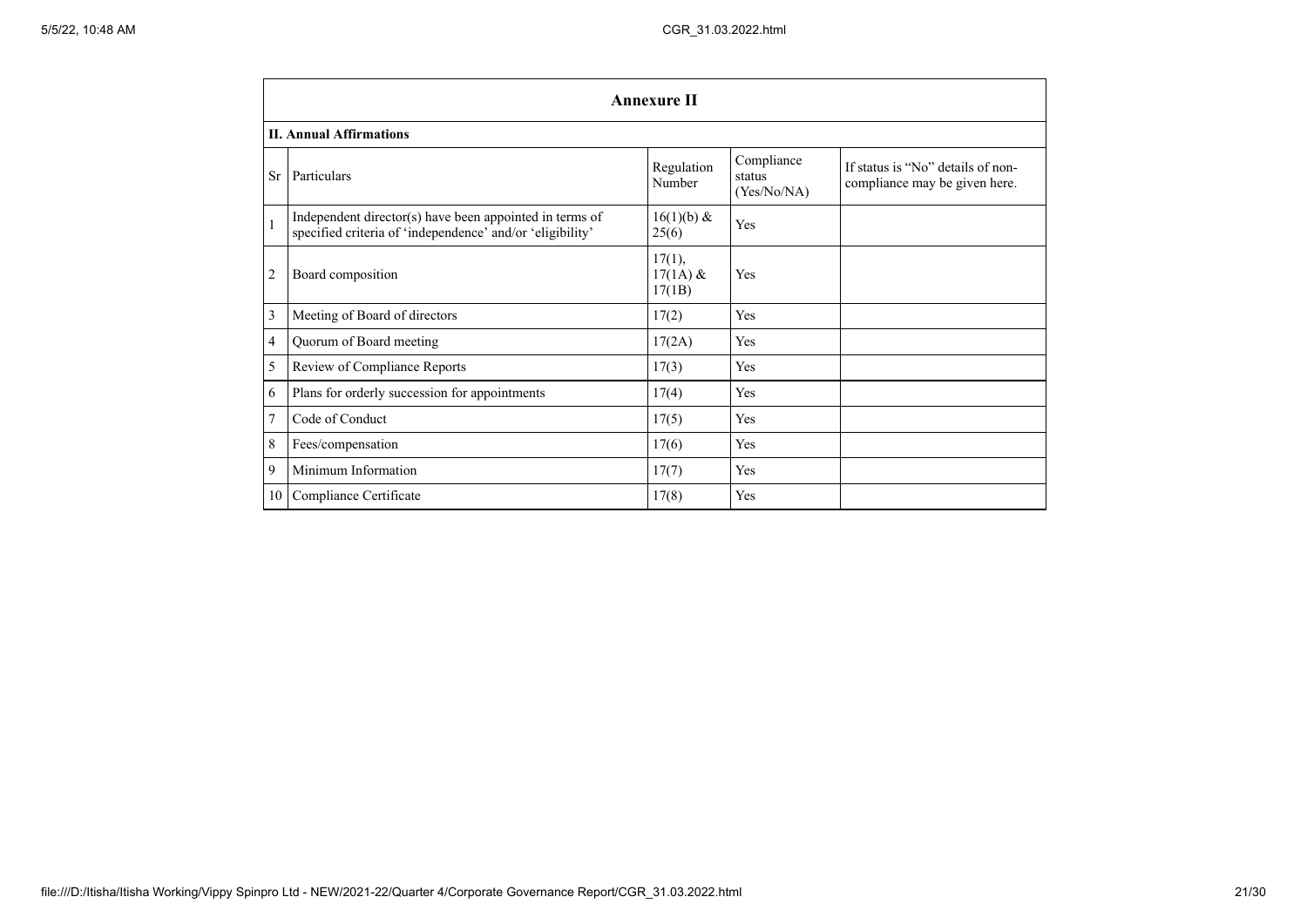|           | <b>Annexure II</b>                                         |                            |                                  |                                                                   |  |  |  |  |  |
|-----------|------------------------------------------------------------|----------------------------|----------------------------------|-------------------------------------------------------------------|--|--|--|--|--|
|           | <b>II. Annual Affirmations</b>                             |                            |                                  |                                                                   |  |  |  |  |  |
| <b>Sr</b> | Particulars                                                | Regulation<br>Number       | Compliance status<br>(Yes/No/NA) | If status is "No" details of non-compliance<br>may be given here. |  |  |  |  |  |
| 11        | Risk Assessment & Management                               | 17(9)                      | Yes                              |                                                                   |  |  |  |  |  |
| 12        | Performance Evaluation of Independent<br><b>Directors</b>  | 17(10)                     | Yes                              |                                                                   |  |  |  |  |  |
| 13        | Recommendation of Board                                    | 17(11)                     | Yes                              |                                                                   |  |  |  |  |  |
| 14        | Maximum number of Directorships                            | 17A                        | <b>Yes</b>                       |                                                                   |  |  |  |  |  |
| 15        | Composition of Audit Committee                             | 18(1)                      | Yes                              |                                                                   |  |  |  |  |  |
| 16        | Meeting of Audit Committee                                 | 18(2)                      | Yes                              |                                                                   |  |  |  |  |  |
| 17        | Composition of nomination & remuneration<br>committee      | 19(1) & (2)                | Yes                              |                                                                   |  |  |  |  |  |
| 18        | Quorum of Nomination and Remuneration<br>Committee meeting | 19(2A)                     | Yes                              |                                                                   |  |  |  |  |  |
| 19        | Meeting of Nomination and Remuneration<br>Committee        | 19(3A)                     | Yes                              |                                                                   |  |  |  |  |  |
| 20        | Composition of Stakeholder Relationship<br>Committee       | $20(1), 20(2)$ &<br>20(2A) | Yes                              |                                                                   |  |  |  |  |  |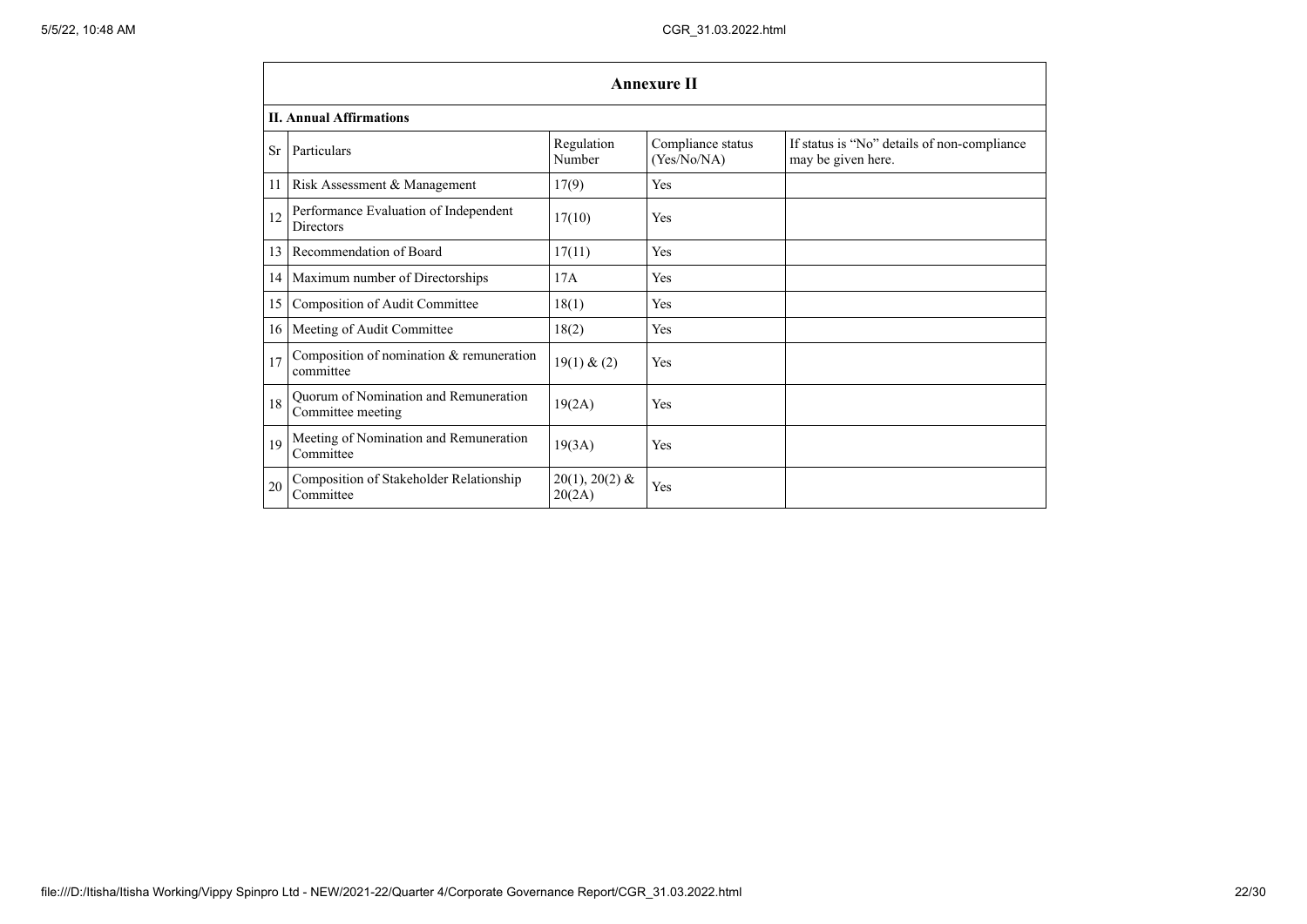|           | <b>Annexure II</b>                                                                     |                                          |                                  |                                                                    |  |  |  |  |
|-----------|----------------------------------------------------------------------------------------|------------------------------------------|----------------------------------|--------------------------------------------------------------------|--|--|--|--|
|           | <b>II. Annual Affirmations</b>                                                         |                                          |                                  |                                                                    |  |  |  |  |
| <b>Sr</b> | Particulars                                                                            | Regulation<br>Number                     | Compliance status<br>(Yes/No/NA) | If status is "No" details of non-<br>compliance may be given here. |  |  |  |  |
| 21        | Meeting of Stakeholders Relationship Committee                                         | 20(3A)                                   | Yes                              |                                                                    |  |  |  |  |
| 22        | Composition and role of risk management<br>committee                                   | 21(1), (2), (3), (4)                     | <b>NA</b>                        |                                                                    |  |  |  |  |
| 23        | Meeting of Risk Management Committee                                                   | 21(3A)                                   | NA                               |                                                                    |  |  |  |  |
| 24        | Vigil Mechanism                                                                        | 22                                       | Yes                              |                                                                    |  |  |  |  |
| 25        | Policy for related party Transaction                                                   | 23(1),(1A),(5),<br>$(6)$ , $(7)$ & $(8)$ | Yes                              |                                                                    |  |  |  |  |
| 26        | Prior or Omnibus approval of Audit Committee for<br>all related party transactions     | 23(2), (3)                               | NA                               |                                                                    |  |  |  |  |
| 27        | Approval for material related party transactions                                       | 23(4)                                    | NA                               |                                                                    |  |  |  |  |
| 28        | Disclosure of related party transactions on<br>consolidated basis                      | 23(9)                                    | Yes                              |                                                                    |  |  |  |  |
| 29        | Composition of Board of Directors of unlisted<br>material Subsidiary                   | 24(1)                                    | NA                               |                                                                    |  |  |  |  |
| 30        | Other Corporate Governance requirements with<br>respect to subsidiary of listed entity | 24(2),(3),(4),(5)<br>$\&(6)$             | NA                               |                                                                    |  |  |  |  |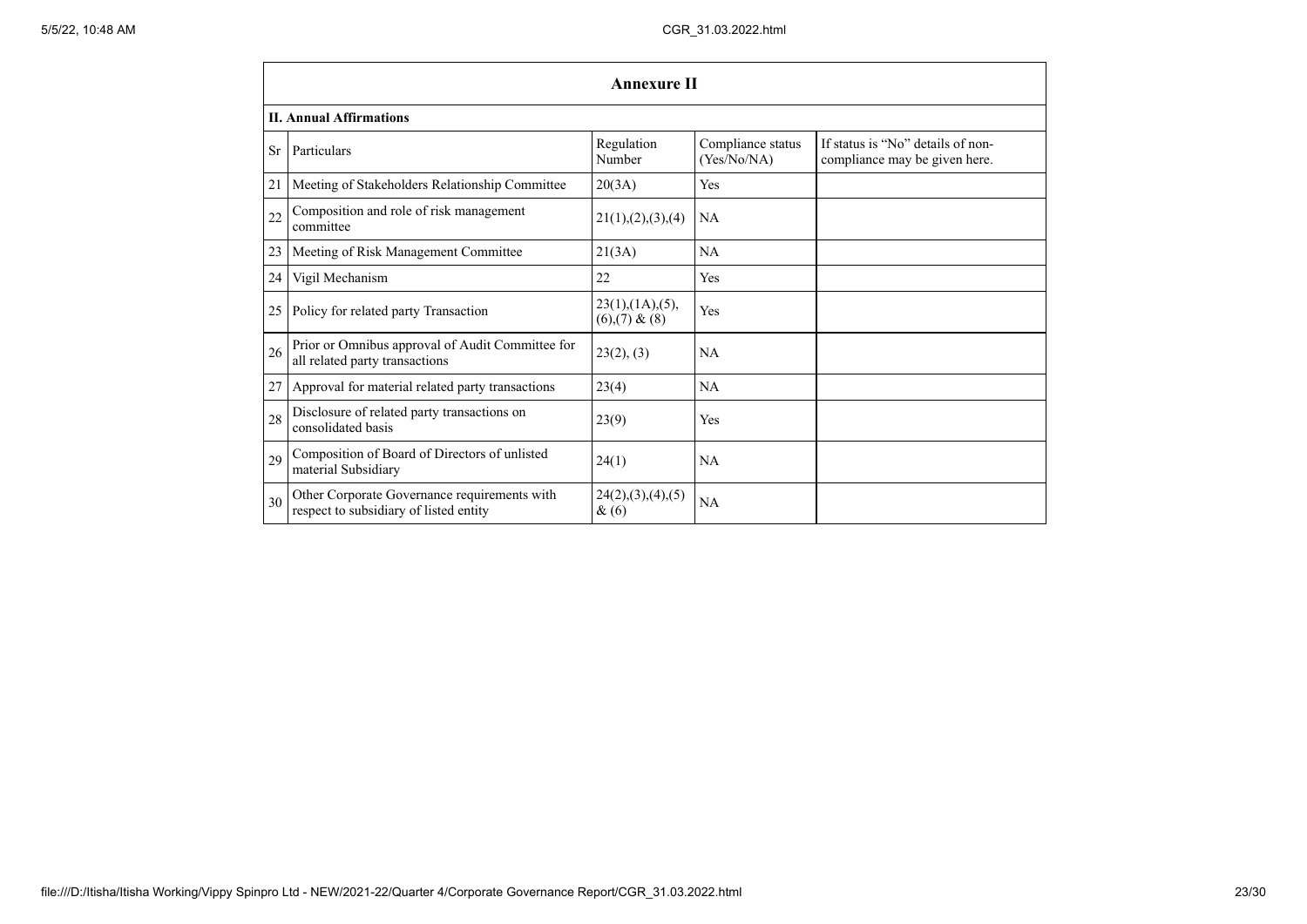- 11

|                 | <b>Annexure II</b>                                                                                                   |                      |                                     |                                                                    |  |  |  |  |
|-----------------|----------------------------------------------------------------------------------------------------------------------|----------------------|-------------------------------------|--------------------------------------------------------------------|--|--|--|--|
|                 | <b>II. Annual Affirmations</b>                                                                                       |                      |                                     |                                                                    |  |  |  |  |
| Sr              | Particulars                                                                                                          | Regulation<br>Number | Compliance<br>status<br>(Yes/No/NA) | If status is "No" details of non-<br>compliance may be given here. |  |  |  |  |
| 31              | Annual Secretarial Compliance Report                                                                                 | 24(A)                | Yes                                 |                                                                    |  |  |  |  |
| 32              | Alternate Director to Independent Director                                                                           | 25(1)                | <b>NA</b>                           |                                                                    |  |  |  |  |
| 33              | Maximum Tenure                                                                                                       | 25(2)                | Yes                                 |                                                                    |  |  |  |  |
|                 | 34 Meeting of independent directors                                                                                  | $25(3)$ &<br>(4)     | Yes                                 |                                                                    |  |  |  |  |
| 35              | Familiarization of independent directors                                                                             | 25(7)                | Yes                                 |                                                                    |  |  |  |  |
| 36 <sup>1</sup> | Declaration from Independent Director                                                                                | $25(8)$ &<br>(9)     | Yes                                 |                                                                    |  |  |  |  |
| 37              | D & O Insurance for Independent Directors                                                                            | 25(10)               | NA                                  |                                                                    |  |  |  |  |
|                 | 38   Memberships in Committees                                                                                       | 26(1)                | Yes                                 |                                                                    |  |  |  |  |
| 39              | Affirmation with compliance to code of conduct from members of<br>Board of Directors and Senior management personnel | 26(3)                | Yes                                 |                                                                    |  |  |  |  |
|                 | 40   Disclosure of Shareholding by Non-Executive Directors                                                           | 26(4)                | <b>Yes</b>                          |                                                                    |  |  |  |  |
| 41              | Policy with respect to Obligations of directors and senior<br>management                                             | $26(2)$ &<br>26(5)   | Yes                                 |                                                                    |  |  |  |  |
|                 | Any other information to be provided - Add Notes                                                                     |                      |                                     |                                                                    |  |  |  |  |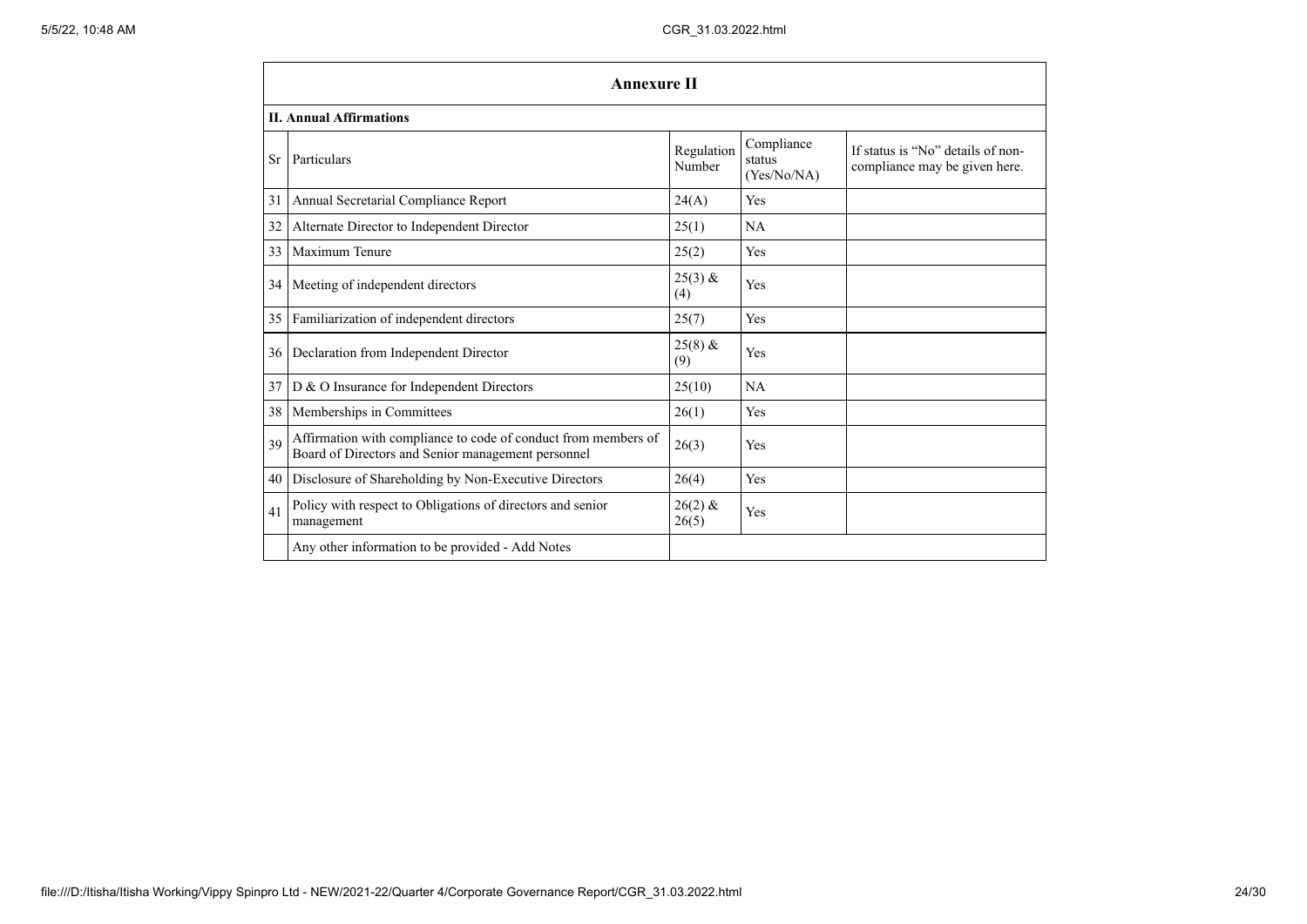| <b>Annexure II</b> |                                          |
|--------------------|------------------------------------------|
| Name of signatory  | AYUSHI SOLANKI                           |
| Designation        | Company Secretary and Compliance Officer |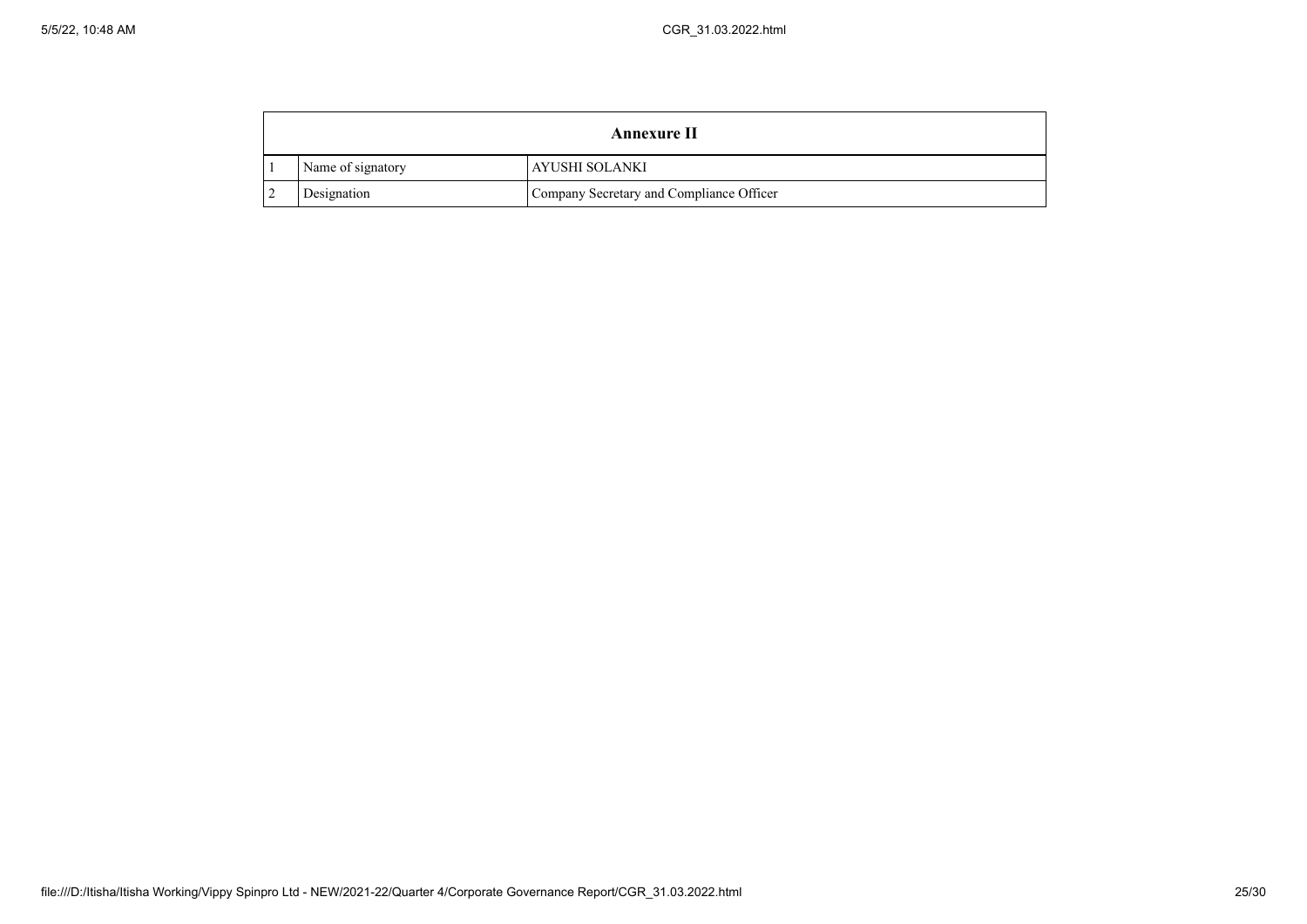|                          | Annexure II                                                                                                                                                           |                                         |  |  |  |
|--------------------------|-----------------------------------------------------------------------------------------------------------------------------------------------------------------------|-----------------------------------------|--|--|--|
| <b>III.</b> Affirmations |                                                                                                                                                                       |                                         |  |  |  |
|                          | <b>Particulars</b>                                                                                                                                                    | <b>Compliance status</b><br>(Yes/No/NA) |  |  |  |
|                          | The Listed Entity has approved Material Subsidiary Policy and the Corporate Governance requirements with<br>respect to subsidiary of Listed Entity have been complied | NA                                      |  |  |  |
|                          | Any other information to be provided                                                                                                                                  |                                         |  |  |  |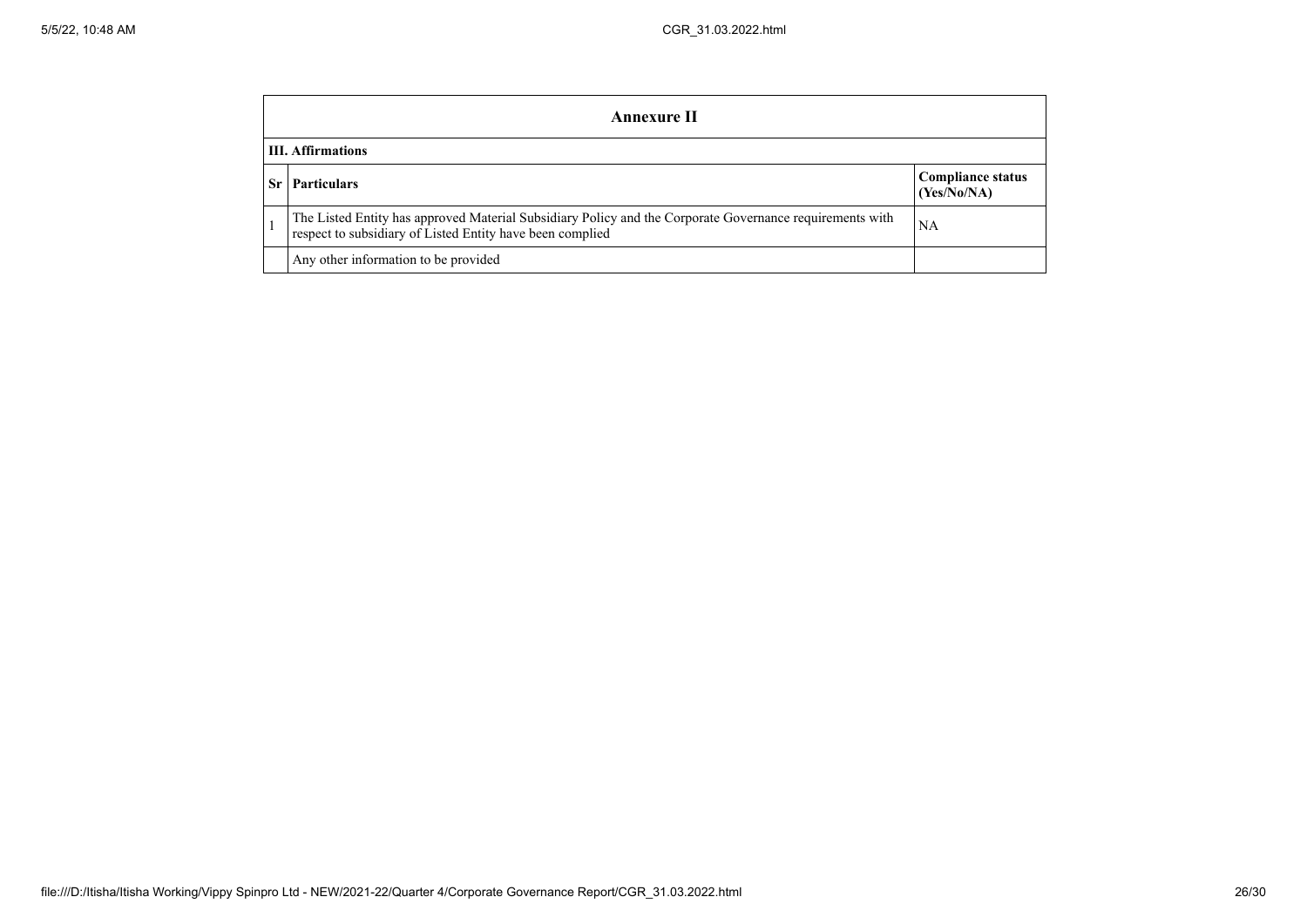| <b>Annexure II</b> |                                          |
|--------------------|------------------------------------------|
| Name of signatory  | AYUSHI SOLANKI                           |
| Designation        | Company Secretary and Compliance Officer |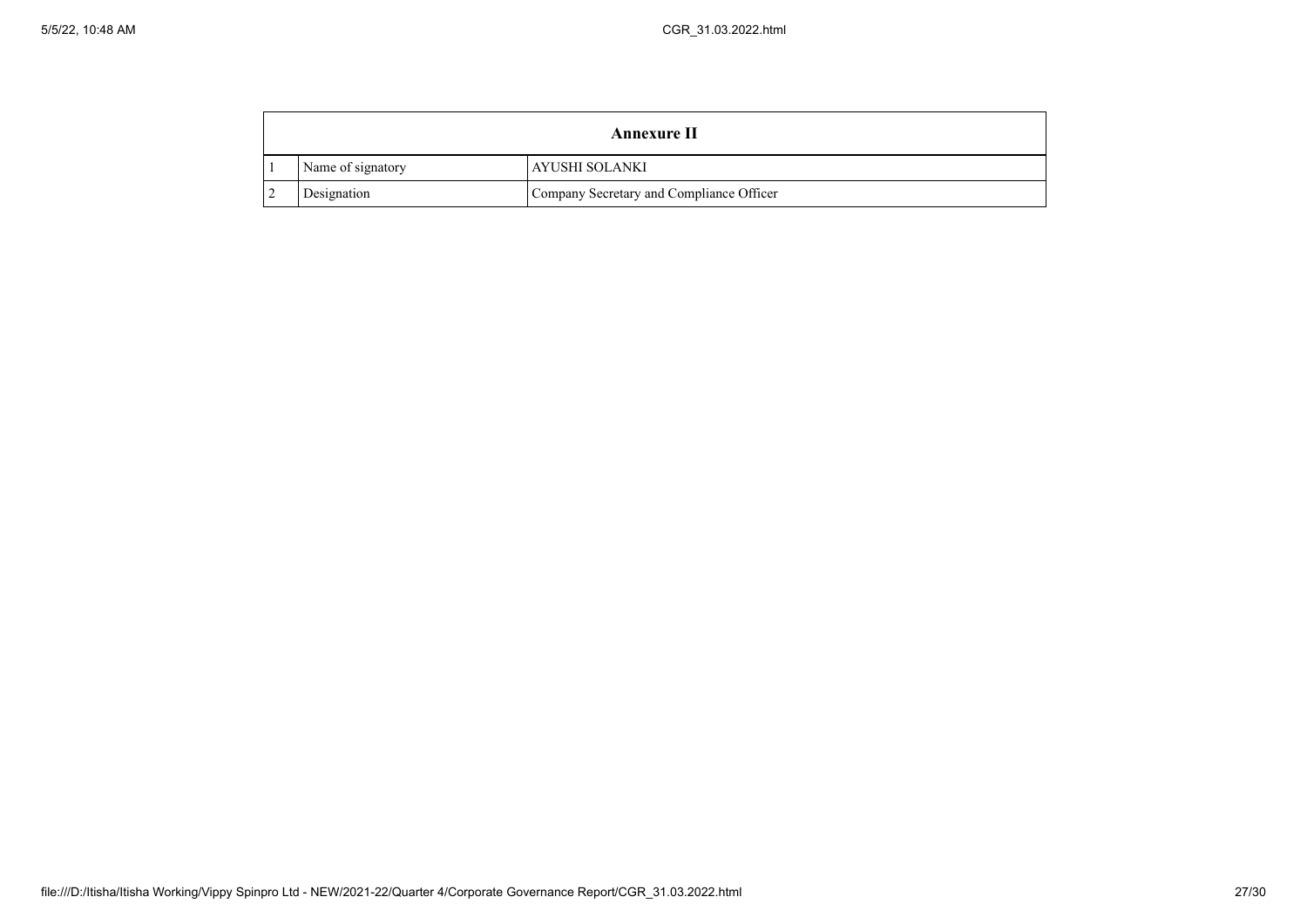| <b>Additional Half yearly Disclosure</b> |                        |
|------------------------------------------|------------------------|
| Applicability of disclosure              | Not Applicable         |
| Reason for Non Applicability             | Textual Information(1) |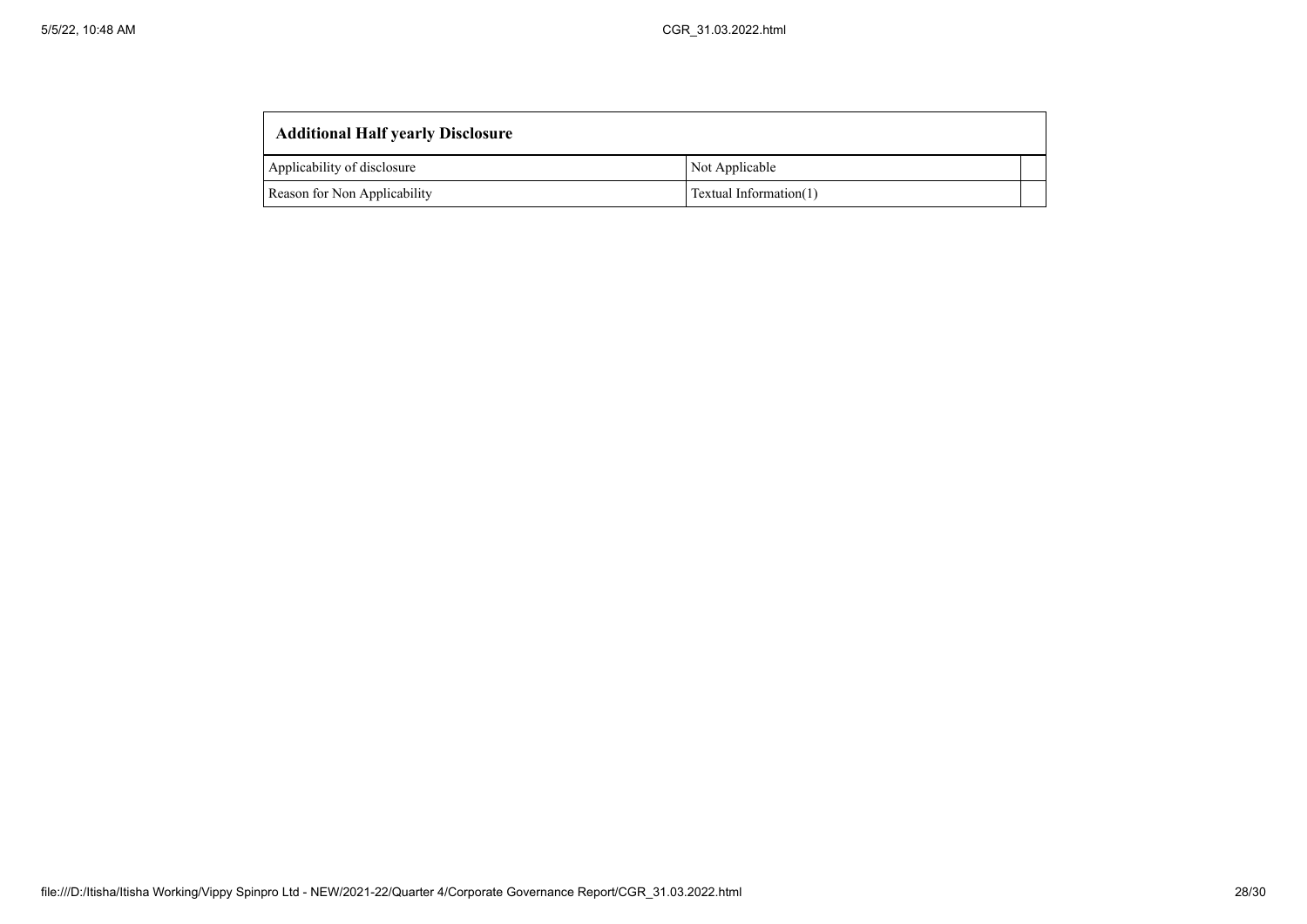$\mathbf{r}$ 

| <b>Signatory Details</b> |                                          |  |
|--------------------------|------------------------------------------|--|
| Name of signatory        | AYUSHI SOLANKI                           |  |
| Designation of person    | Company Secretary and Compliance Officer |  |
| Place                    | <b>DEWAS</b>                             |  |
| Date                     | 19-04-2022                               |  |